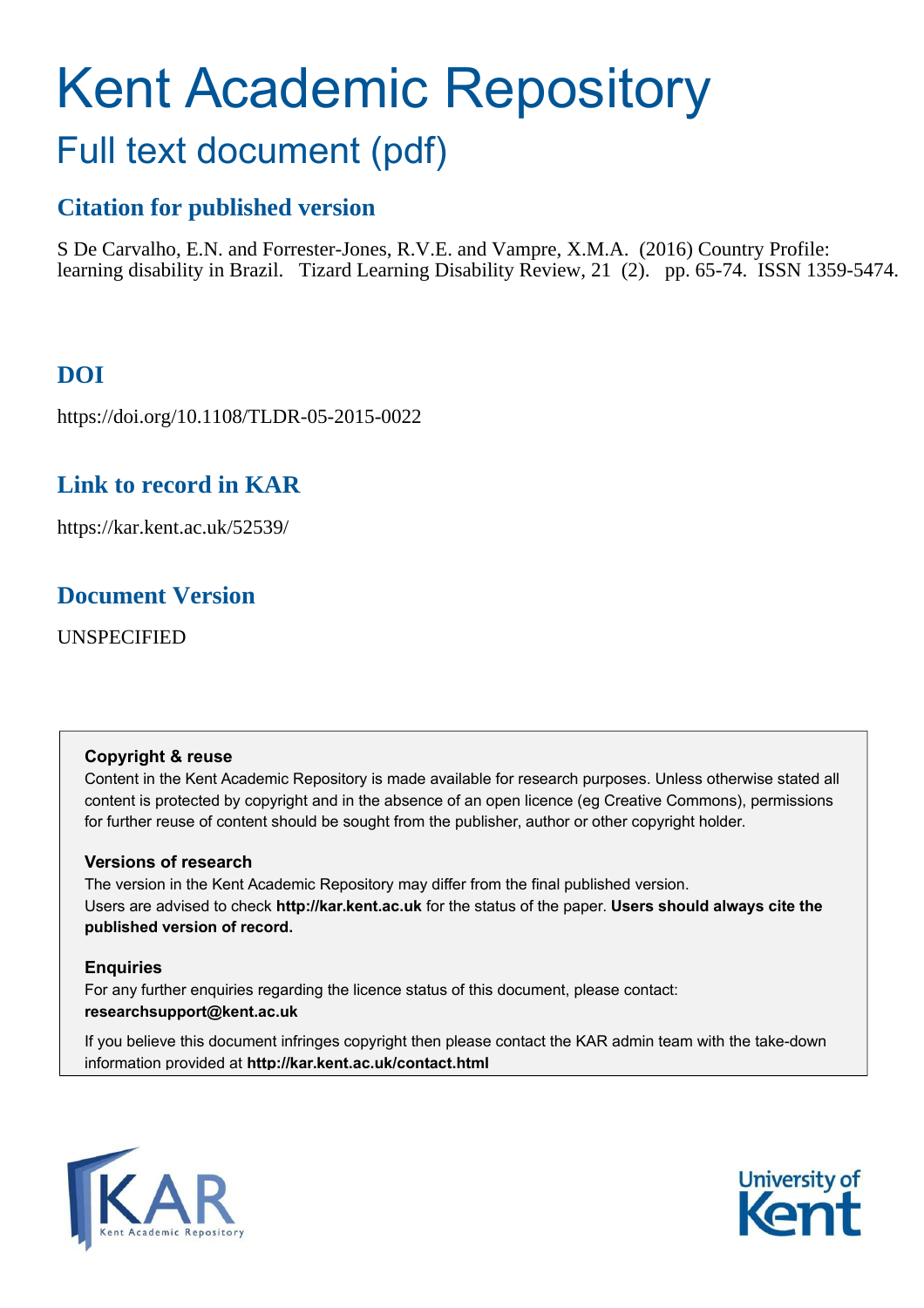**Tizard Learning Disability Review** 



## **Country Profile: Intellectual Disability in Brazil**

|                                  | Journal:   Tizard Learning Disability Review                                                                     |
|----------------------------------|------------------------------------------------------------------------------------------------------------------|
|                                  | Manuscript ID   TLDR-05-2015-0022.R1                                                                             |
| Manuscript Type: Service Feature |                                                                                                                  |
| Keywords:                        | Learning disabilities, Social inclusion, Brazil, History of services, Current<br>issues, Intellectual disability |
|                                  |                                                                                                                  |

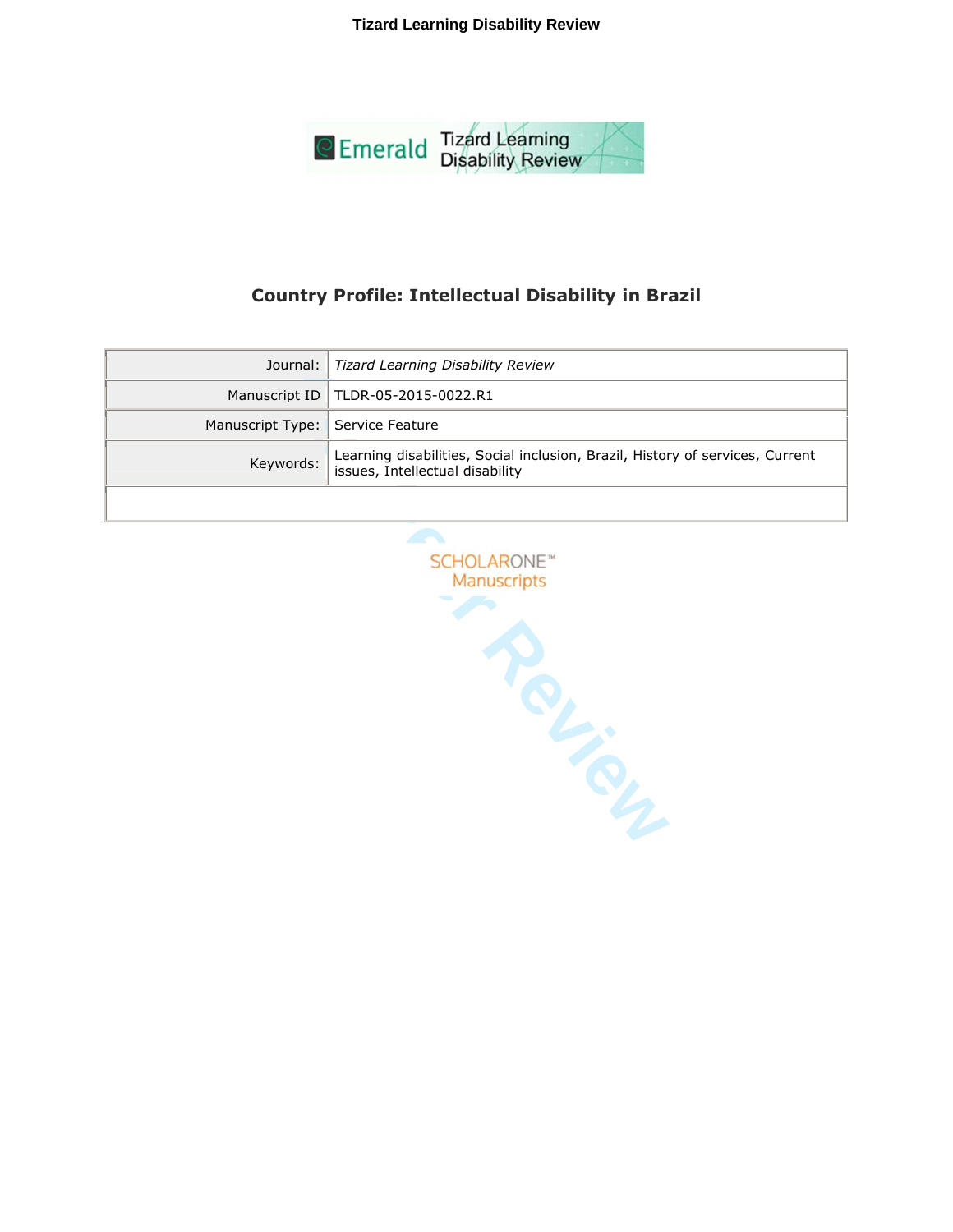#### $\overline{2}$

#### **Introduction**

Globalisation has led to an expansion in knowledge about the lives of people with learning disabilities (LD). Yet, there are still countries which remain largely silent within theoretical and practice discourse on LD. Brazil is one such country, probably in part, due to a history of political regimes which surpressed or discouraged knowledgesharing outside of Brazil, and partly due to geographical and language barriers. However, Brazil is now one of the most rapidly developing countries in the world, with an emerging major economy and such barriers are quickly being eroded. The aim of this paper is to learn and draw inspiration from diversity by profiling the lives of people with LD in a country which has, hitherto, been largely invisible in international discussions on LD. To this end, the paper will begin with a brief introduction to Brazil emphasising particular aspects (demographic, historical, political and religious) which have undoutedly had an impact on the lives of people with LD in terms of attitudes towards individuals and services provided. Current patterns of living/service provision will be outlined amidst the historical trajectory of care, with a critical and comparative appraisal of the current position of people with LD. The paper will end with some future challenges and opportunities.

#### Socio-demographic context

Brazil spans approximately 8.5 million square kms (45% of South America) (Paim et al., 2011). A federal republic, with 26 states, 5563 municipalities and a Federal District (containing Brasília, the country's capital). Brazil is made up of 5 geographical Regions (North, Northeast, Center-West, Southeast and South). The current population stands at over 205 million (IBGE, 2014; World Bank, 2014). According to the 2010 census by the Brazilian Institute of Geography and Statistics (IBGE, 2015), around 24.8% of the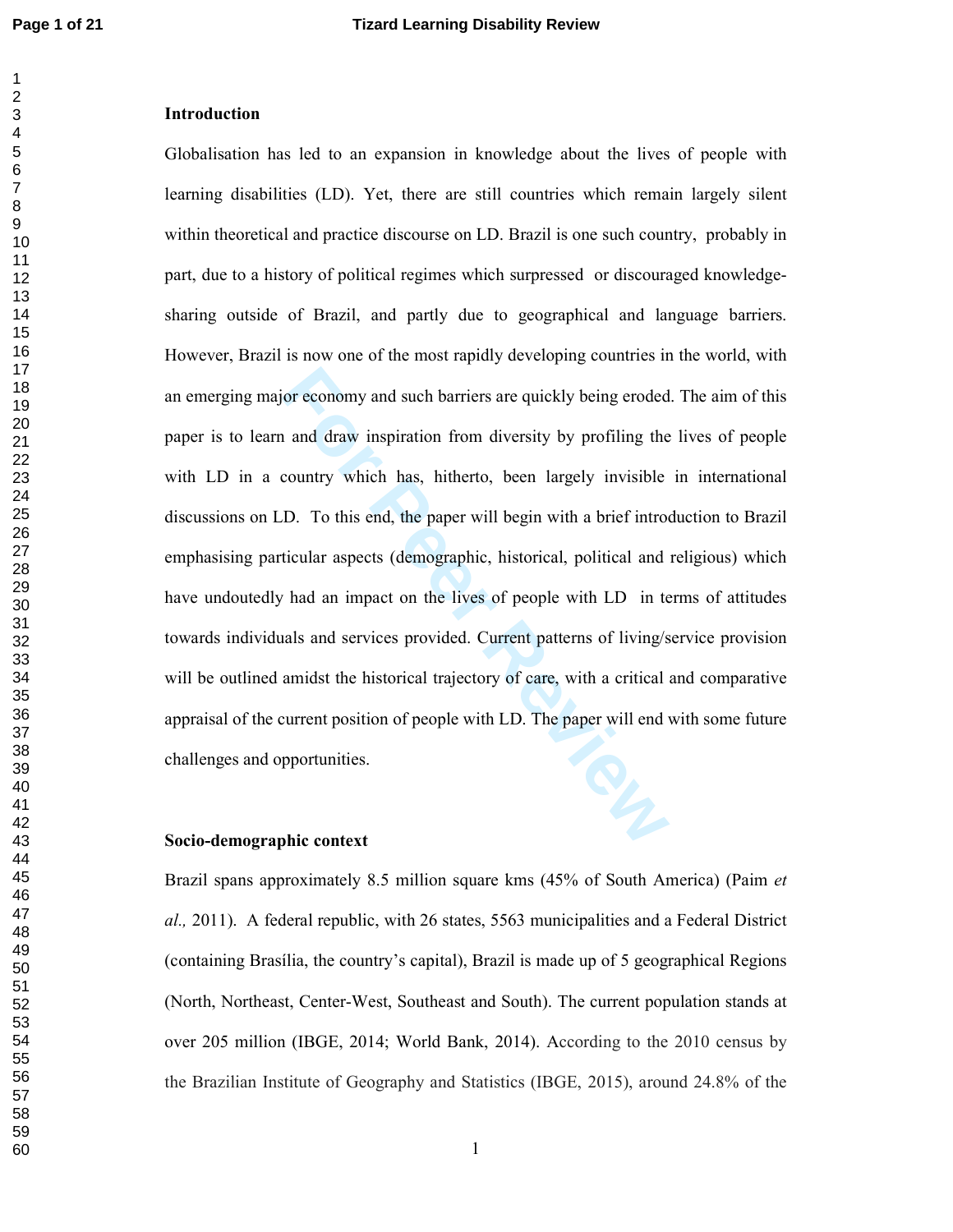population are aged 0 to 14 years, 68.5% 15-64 years and 7.4% are 65 years or more, although recently the number of older people living longer has increased whilst the overall growth rate of the population has reduced. Forty-seven point seven percent of the population is classified as white,  $7.6\%$  as black,  $43.1\%$  as brown,  $1.1\%$  as yellow (Asian) and  $0.4\%$  Indians. The population is mainly Catholic  $(64.6\%)$  with  $22.2\%$ reporting to be evangelical Christians, 2% stating that they belong to the Spiritualist or other religions and 8% saying they are without religion. Brazil's Gross Domestic Product (GDP) was estimated to be 1.799 trillion US dollars in 2015 (see CEPR, 2014; International Monetary Fund, 2015) which is 3.78% of the world's GDP and ranks Brazil as the  $7<sup>th</sup>$  largest world economy. Development within Brazil has been much more rapid in the South and South-East regions. In particular, the Southeastern region (covering only 11% of Brazil's territory but accounting for 43% of the population and 56% of GDP), contrasts with the relative poverty of other regions, especially the North and Northeast. Approximately 45.6 million people living in Brazil are classified as having some kind of disability (2010 Census, IBGE, 2014) though this includes acquired impairments associated with old age. Of these, 1.4% have a 'declared' learning or mental disability, depending on the type of assessment instrument used.

Brazil operates under a presidential regime, governed by the 1988 Constitution of the Federative Republic of Brazil with the State made up of three branches: Executive, Legislative and Judicial (Brasil 2010). Under Brazilian law, states and municipalities legislate on the basis of the Constitution, but have relative autonomy. Over the last 30 years, Brazil has adopted a re-democratised, capitalist, international economy (Dore, 2009) and whilst the national government has sought to minimize socio-economic inequalities across Brazil through constitutional funds, corruption via partisan political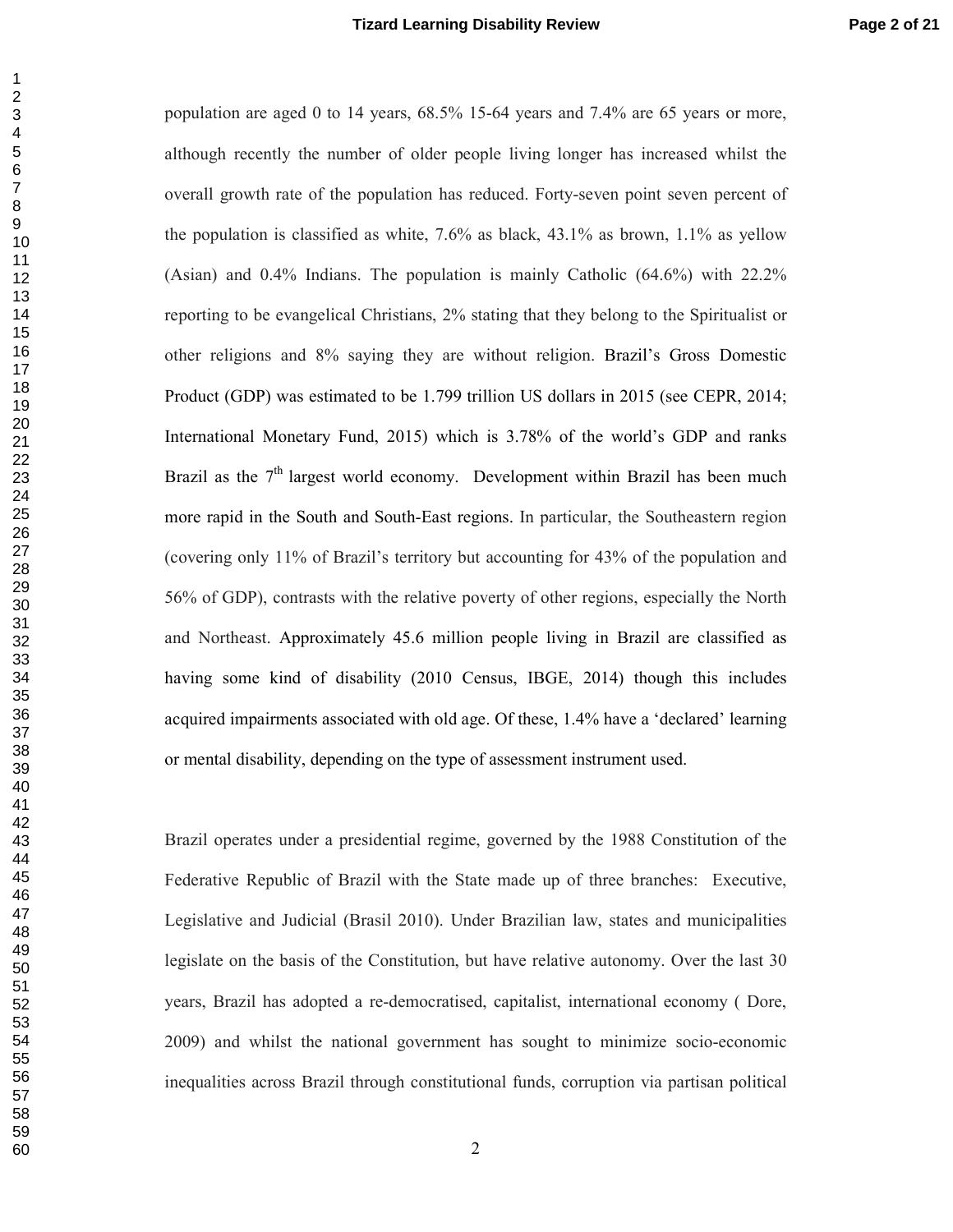$\mathbf{1}$  $\overline{2}$ 

and economic policies at federal, state and municipal levels of government persists (Nunes, 2003), necessarily impacting on the poor and people with disabilities. Attitudes towards people with LD in Brazil, as in any country, may be regarded as the product of historical social construction (see McClimens and Richardson, 2010). The Brazilian experience of this is now discussed.

#### 16th to early 20th Century

Portugese colonialism began in the 16th Century with sugarcane exports, aided by West African slaves (Bello 1966; Fausto 1999). The Gold Rush largely replaced this market in the 17th century, resulting in a second influx of people from Portugal as well as French and Dutch emigres. In the First Empire (1822-1831), there is no record of care for people with disabilities. Rather, the Brazilian Constitution (Art 8 s1) of 1824 enacted a form of legal exclusion of people with disabilities who had no political rights. People with LD were mainly cared for by Catholic organisations during this era; individuals with disabilities were generally abandoned by their families (Ohry, 2004). During the Second Empire (1840-1899), two large residential institutions, the Imperial Institute of Blind Boys (1854) and the Institute of the Deaf-Mute (1857) were instigated by the State Januzzi, 2004). Both probably housed people with LD, since some students were dismissed for "instructional disability as a result of severe physical and mental diseases" (Araújo, 1993 quoted in Januzzi, 2004 p13). There are also reports in the mid-19<sup>th</sup> century of religious orders from Portugal educating abandoned children including those with disabilities, and an historical register documents two institutions for people with disabilities in Brazil (from 1874 to 1898) although it is unclear as to how these were financed (Januzzi, 2004).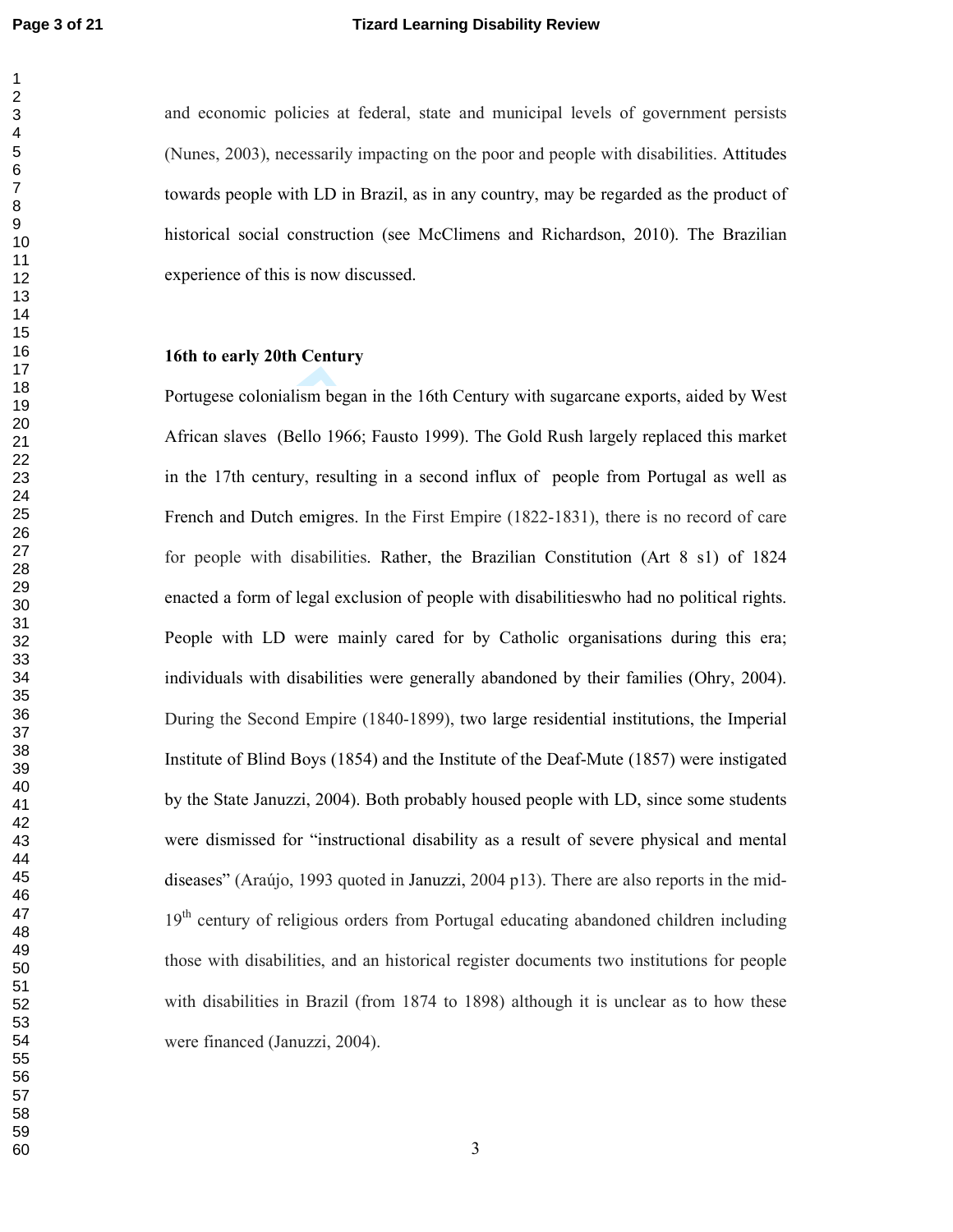Given Brazil's history of colonialism and slavery it is perhaps unsurprising that  $19<sup>th</sup>$ century theories including 'degeneration' (i.e. 'cumulative hereditary psychiatric decline' resulting from inter-marriage between the 'superior' conquering races (whites) and 'inferior' conquered races - indigenous Indians and black African slaves) (Gobineau, 1853 and Moreau, 1976 cited in Block 2007) and eugenics were as much a part of the Brazilian medical and academic discourse on LD as they were in Europe (see Rodrigues, 1899 cited in Block, 2007, p.184).

ian anthropologists and sociologists (see Roquette-Pir<br>
list constructions of LD with what might be termed a<br>
legeneration' is caused by environmental factors line<br>
sanitation and hygiene, inaccessibility of clean water<br>
r However, Brazilian anthropologists and sociologists (see Roquette-Pinto, 1927) began to critique racialist constructions of LD with what might be termed a social causation theory - that 'degeneration' is caused by environmental factors linked to poverty including poor sanitation and hygiene, inaccessibility of clean water and preventable illnesses (see Penna, 1918). Block (2007) demonstrates how Brazilian clinicians and educators from the early 1900s to the 1920s used slogans such as "sanitation-eugenics," advocating new educational technologies and better living conditions as a challenge to perceiving people with LD as a social threat. This more progressive attitude was influenced by Guggenbuhl's and Seguin's methods of education (see Trent, 1994) including early intervention, repetitive tasks, the use of concrete objects rather than abstract concepts, vitamin and mineral rich diets, and positive physical and social environments.

Despite the progressive work outlined above, Brazil had only seven state schools for people with LD in the period 1889-1920 (Januzzi 2004). Military dictatorships from 1889, characterised by brutality, led to containment policies including involuntary institutional admittance - 16 institutions were recorded in 1929 (Januzzi 2004). By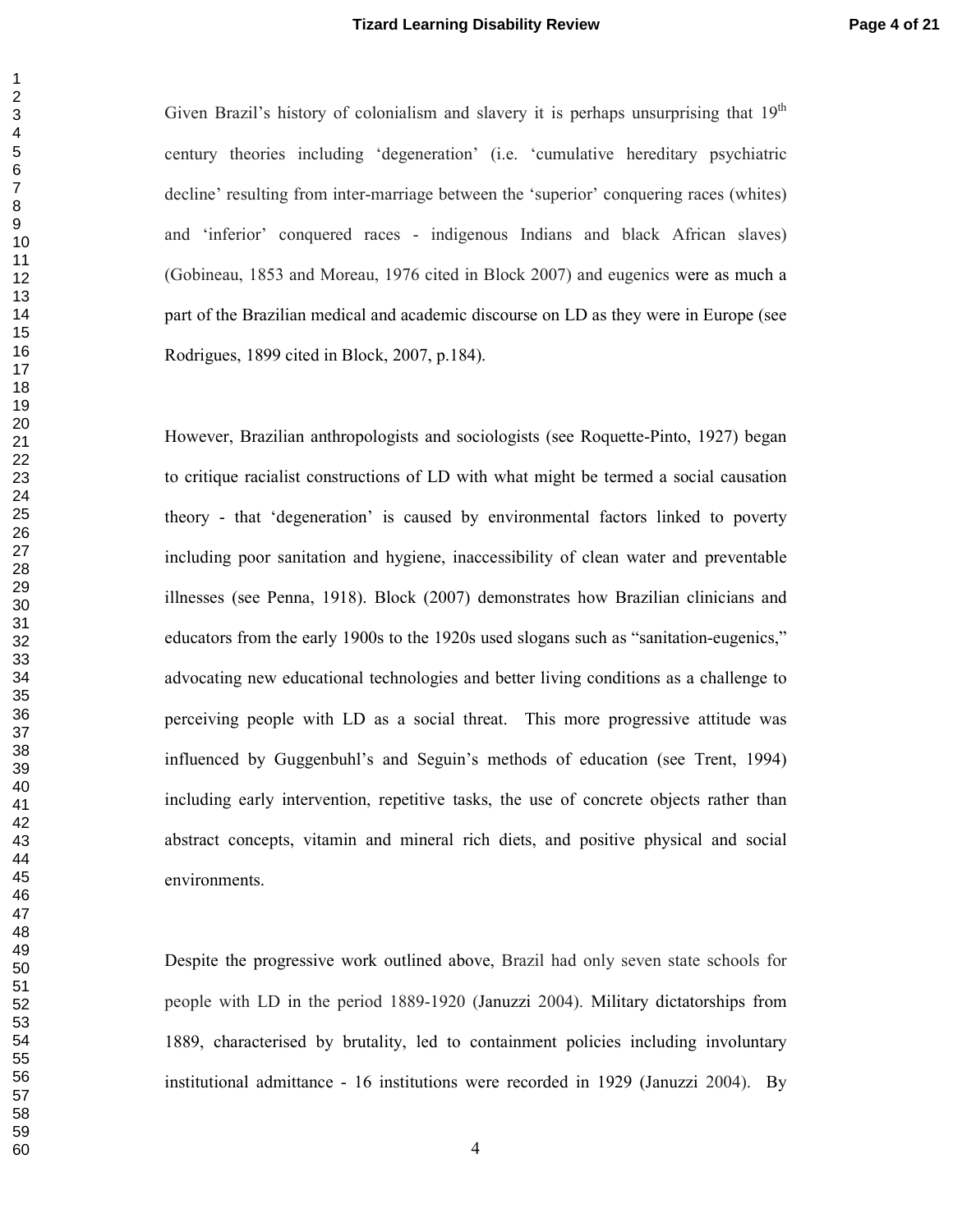1930, influential Brazilian scientists were denouncing rural migrants and immigrants as burdens on Brazilian society and, since diagnosis of LD was usually based on observation in relation to region, class and racial stereotypes (see Block, 2007, pp. 186-187), it is not hard to imagine how numbers of people labelled as having 'low intelligence' began to rise. Medical professionals were divided between biologicaldeterminists, advocating technological fixes (Block, 2007, p. 186) including institutionalisation and sterilization (Diwan, 2007), and 'medical-pedagogic' theorists who sought solutions such as special education classes (Block, 2002). Block (2007) argues that the absence of a consistent theoretical and service framework had the positive consequence of watering down innate "pathological" inheritance theories.

#### **The Antipoff era (1929-1974)**

itions such as special education classes (Block, 2002<br>absence of a consistent theoretical and service framence of watering down innate "pathological" inheritance<br>a (1929-1974)<br>a (1929-1974)<br>was a Russian-born psychologist Helena Antipoff was a Russian-born psychologist who had trained under Claparede in Geneva. Following research in Minas Gerais (a State in Southeastern Brazil) where a large number of children with LD were excluded from public schools due to "the impact of the social environment and of teaching practices" (Campos 2001, p.134), Antipoff sought alternatives for these children, coining the term "excepcional" (exceptional) as an antidote to pejorative labels such as "subnormal". She argued for both 'special classes' in public schools and separate, 'special schools'. Whilst these interventions now seem contradictory in nature, the aim was to include children with LD both in state schools and in society (Lourenço, 2000). With an emphasis on educating and supporting individuals to self-advocate and live independently, Antipoff formed the Pestalozzi Society School (Sociedade Pestalozzi) in Minas Gerais in 1932. Arguably then, Antipoff's model, (as well as the absence of a unified theory of LD and the fact that few other services existed) inadvertently helped to prevent a Brazilian movement of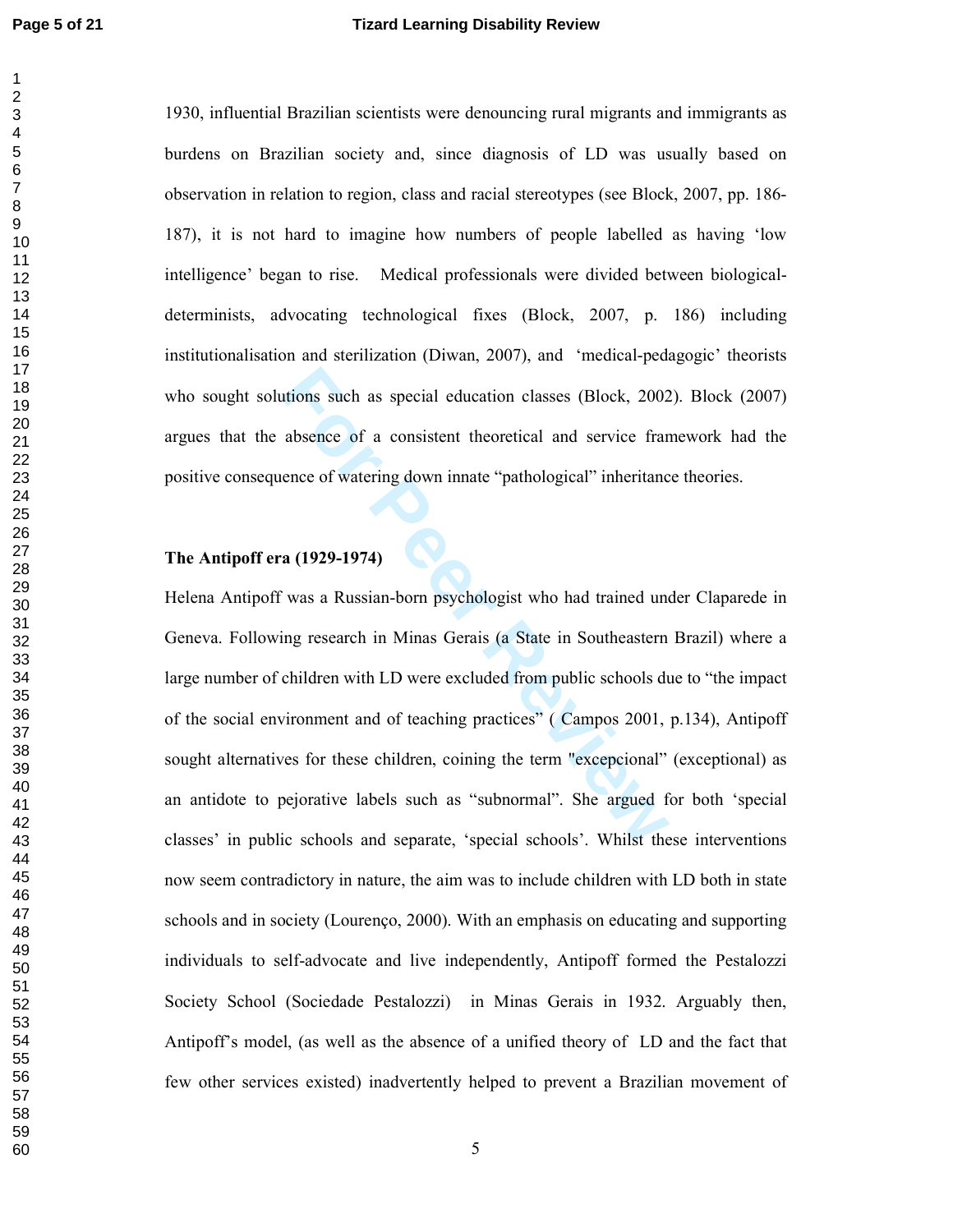mass sterilisation, persecution and murder which was occurring to varying degrees in other countries (Kanner, 1964; Lifton, 1986; Thomas et al., 2006) before and during World War II. It may also have helped to prevent the kind of post-war mass institutionalisation that, influenced by the rise of welfare states, was common in Europe (see Antipoff, 1945). However, this also meant that most people with LD in Brazil were living with their families with no specific education or opportunity for social inclusion. Whilst the medical model of treatment shifted to Antipoff's social-cultural model, there was little practical support to operationalise this. Antipoff's 'Rosário', a utopian egalitarian community for 'all exceptional people' including those with LD and with high IQs, - arguably a pre-cursor to philosophies of normalisation (Nirje 1969; Wolfensberger 1972) - was not replicated throughout Brazil.

Institute practical support to operationalise this. Antipo<br>an community for 'all exceptional people' including the<br>arguably a pre-cursor to philosophies of normalisati<br>972) - was not replicated throughout Brazil.<br>tipoff's Furthermore, Antipoff's democratic views (Antipoff, 1944) contrasted sharply with the 1930-45 Vargas government which withdrew the educational democratization process (Mendes, 2010). Other Brazilian professionals were imprisoned or blacklisted for their ideals and immigrant radicals (including Jewish activists) were deported to Nazi Germany and their deaths. The government of Minas Gerais did not renew Antipoff's contract and she had to hide her Russian/communist influences (Campos, 2001; 2012) both in her publications and public interactions (see Block and Cavalcante, 2014). Eventually moving to Rio de Janeiro, she worked for the Ministry of Health and helped to create the Pestalozzi Society of Brazil (Lourenço, 2000).

#### The Associação dos Pais e Amigos dos Excepcionais (The Association of Parents **and Friends of the Exceptional) (APAE)**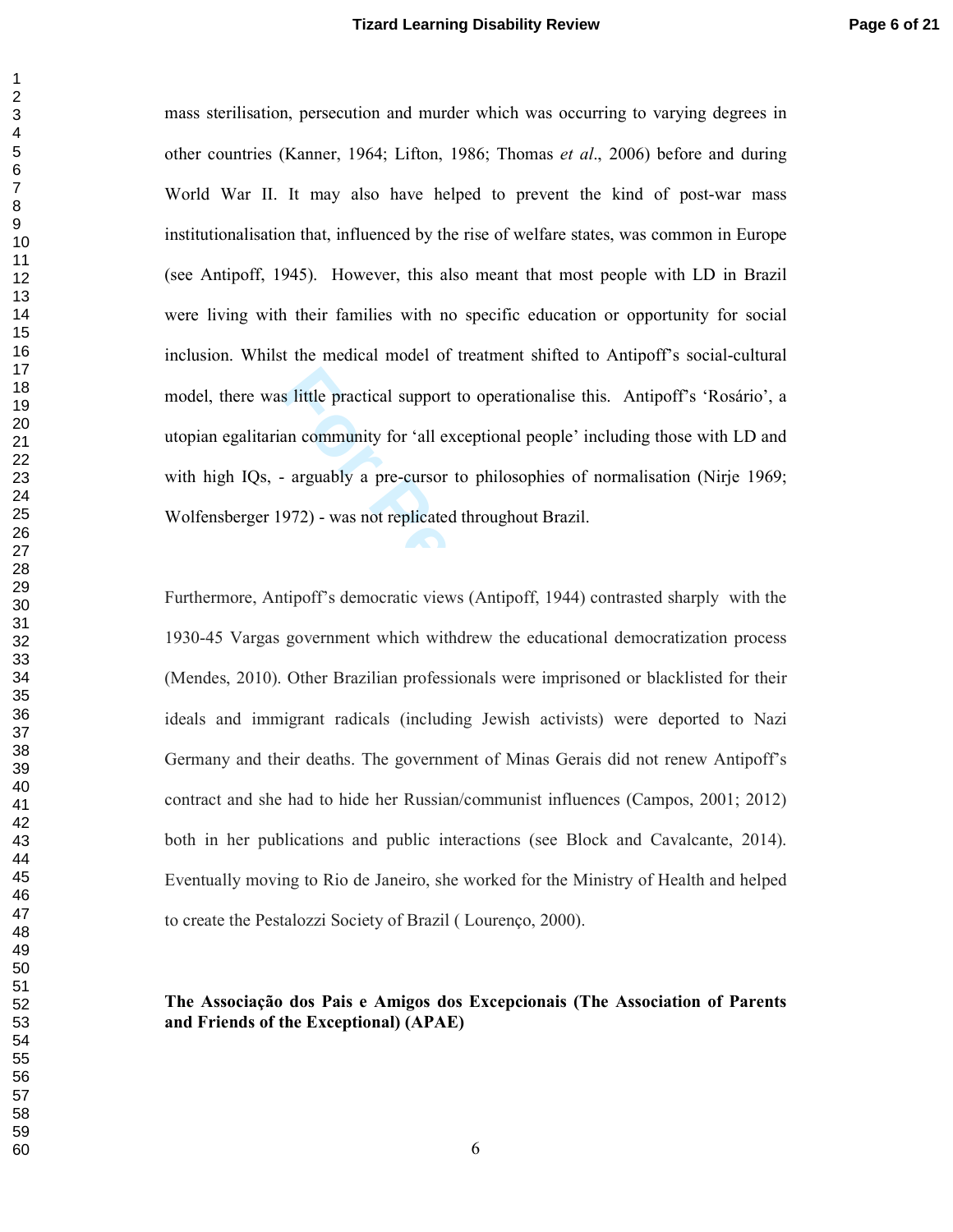Essentially an advocacy organisation for people with LD, APAE was formed by parents in 1954. In 1956, Kubitschek's State presidency coincided with economic growth and post-war global civil rights which enabled APAE to grow. In 1960, the Pestalozzi Society collaborated with APAE to establish a federal division responsible for people with LD within the Ministry of Education and Culture, called the National Campaign of Education and Rehabilitation of the Mentally Disabled (CADEME) (Block, 2007 p. 190), and, in 1961, the first Law of Directives and Basis for National Education (LDBEN) to emphasize education for persons with disabilities was established. (Mantoan and Valente, 1998, p. 13). Even during the repressive 1964-85 military dictatorship movements such as APAE were able to influence Government action. For example, mandatory education for all children between 7 and 15 years of age was instigated by the 1971 Federal Law No. 5692 (see Mantoan and Valente, 1998 pp. 11-12), the Mininstry of Education and Culture declared 'special education' a priority in 1972 (Mantoan and Valente, 1998, p. 16), and in 1973 the National Centre for Special Education (CENESP) was formed. Special educational classes within public schools were now funded by the State (see Cesar, 1992). Set within the political turmoil of the times, these movements are a testament to organised and effective public lobbies (Mazzotta, 1996). Yet, teachers were poorly trained and paid, and ill-equipped to alter their teaching to meet the needs of those with LD.

#### **Recent and present times**

Approximately 1.40% of the total number  $(45.6 \text{ million})$  of people with a disability have a declared learning or mental disability although this figure has been disputed due to the questionable assessment instrument (critiqued as socio-culturally insensitive and difficult to understand) used for the 2010 Census. Individuals with LD were also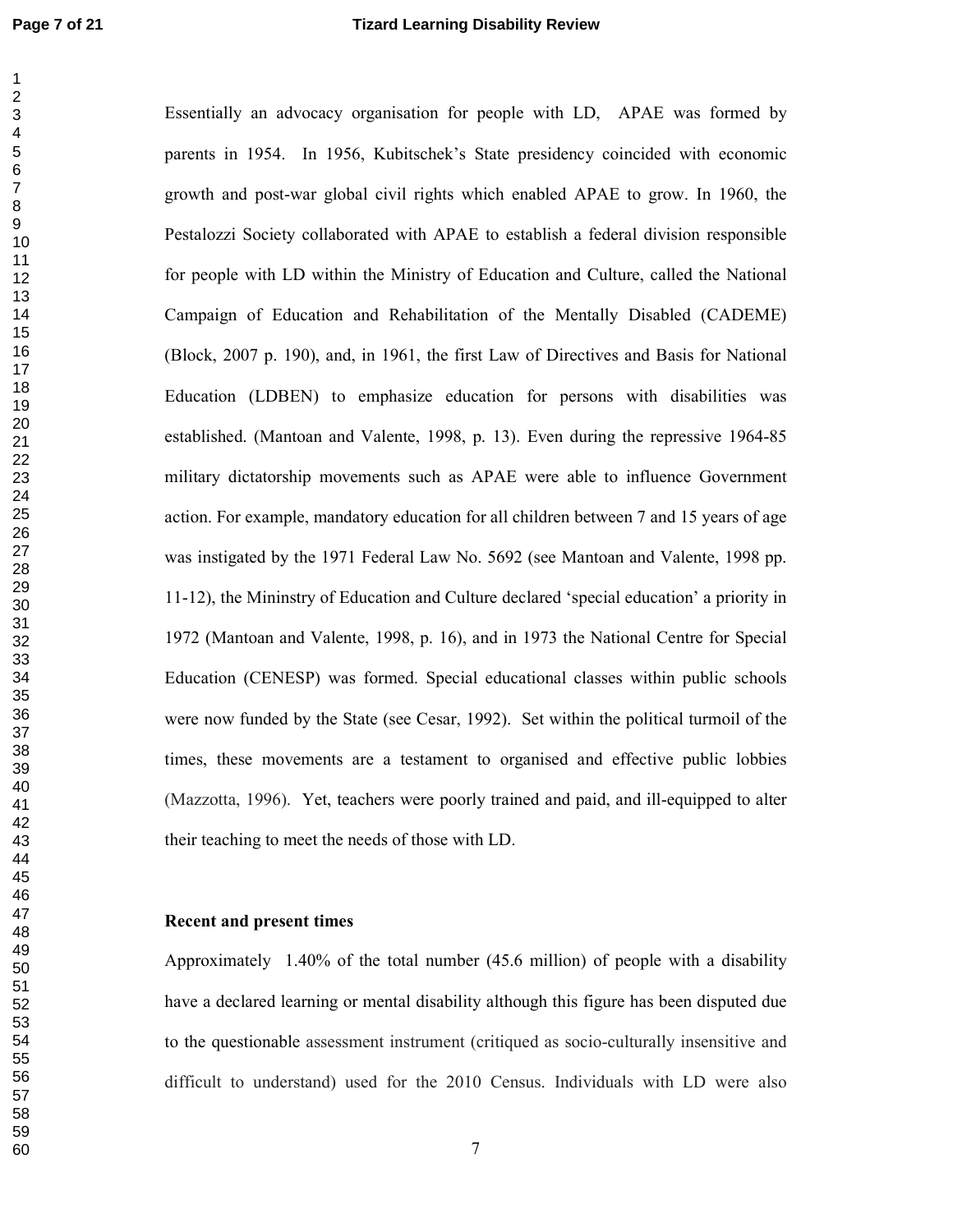counted together with people with mental illness and the figure fails to include all those who have an undeclared LD. Brazil currently uses the American Association on Intellectual and Developmental Disabilities (AAIDD, 2010 p.1) definition of LD: "significant limitations in intellectual functioning and in adaptive behavior as expressed in practical, social and conceptual skills originating before the age of 18." The International Classification of Functioning, Disability and Health (ICFDH) (WHO, 2001), which incorporates an environmental aspect to LD, is also used in conjunction with the International Classification of Diseases (ICD-10). Brazil lacks individually administered measures for LD normed on its own population and is unable to correctly implement DSM-V and ICD-10 suggested methodology according to Oakland (2004) and Surjus and Campos (2014). A mixed-economy of mainly private, with some state funded, LD services exists within Brazil which means that an inconsistent, fuzzy (at best) and 'hit and miss' (at worst) assessment process exists with many people presenting with an LD never getting a diagnosis.

As outlined above, support for people with LD in Brazil, including most special education services, largely originated in social movements led by parent groups, with support from the Federal Council of Psychologists and other professional associations, rather than educators. Their persistant demands for educational inclusion for people with LD culminated in the adoption of the UN Convention on the Rights of Persons with Disabilities (UNCRPD) (United Nations, 2006) (ratified in Brazil in 2008) (see Kirakosyan (2013) for a fuller account of its implementation). In addition to the Convention, Brazil also instigated a Statute of the Rights of Persons with Disabilities (2015), consistent with the Convention but more detailed to meet the Brazilian social context. This new Brazilian federal law established a legal framework for people with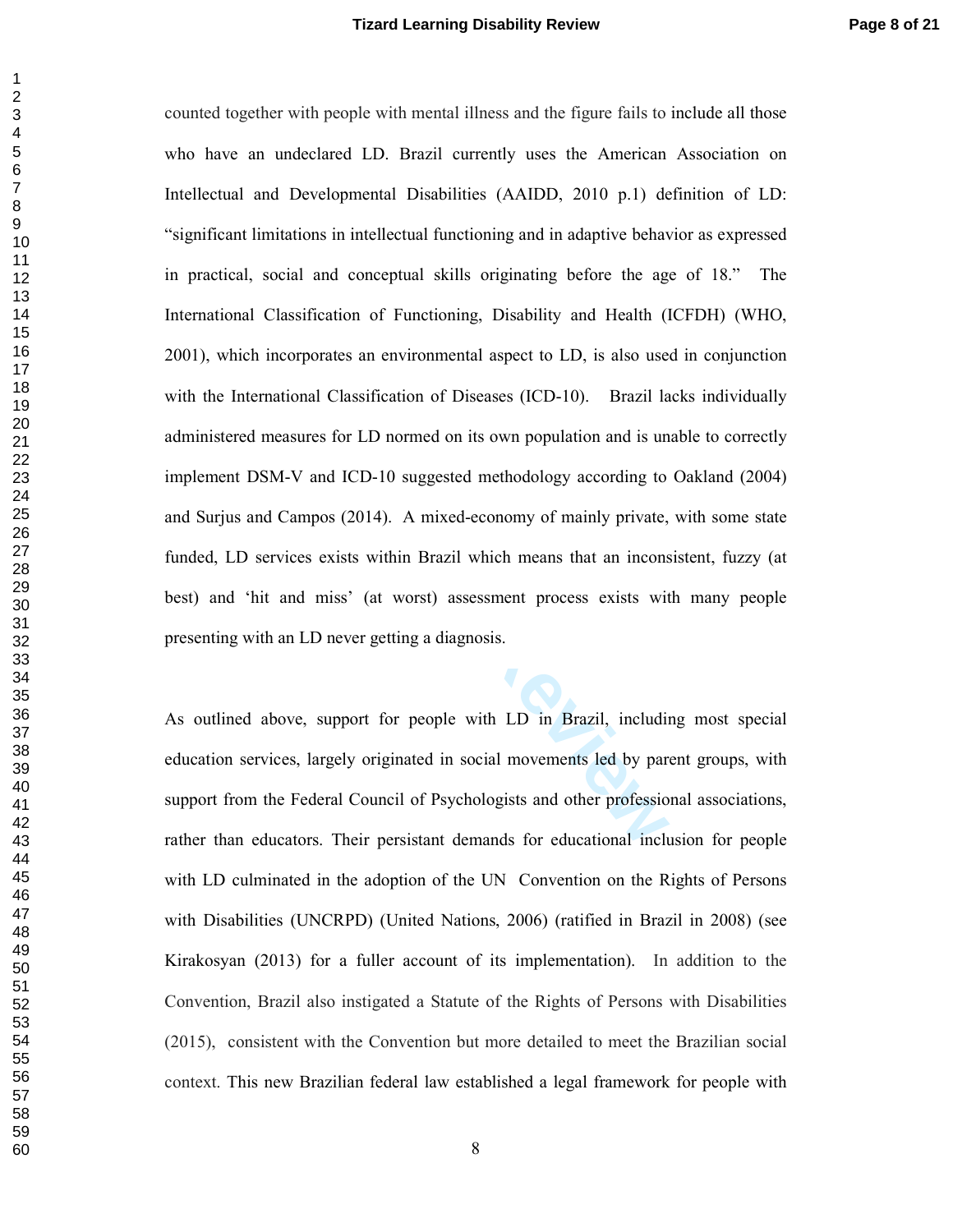disabilities, enabling them to benefit from the establishment of public policies for social assistance, employment, housing and education. The law also created an allowance *(auxilio-inclusão)* to be paid to people with moderate to severe disabilities entering employment, established anti-discrimination law, and created a 10% 'disabled' student quota in relation to higher education. An inclusion database (cadastro de inclusão) was also set up to collect and disseminate geo-referenced statistics to enable the identification and characterization of people with disabilities as well as barriers faced by them that prevent the enforcement of their rights.

#### **Responsibility for care**

Responsibility for policy and services provided for people with LD is technically shared between government structures. The Brazilian federal government seeks to comply with the UN Convention whilst all 26 states and their accompanying municipalities submit to the Federal Constitution, sharing the government's responsibilities. National programmes include: the 'family grant', offering resources to low-income households with a disabled family member; 'continued provision' (a benefit equivalent to the minimum wage for people with disabilities and older people with low incomes); and the 'free pass', for public transport across municipalities, states and inter-states awarded to all people with disabilities. The 'My Home, My Life Programme', stipulated that 10% of low-income housing built should be aimed at disabled people. Finally, persons with disabilities also have tax exemption on the purchase of a car, in consideration that it may need to be adapted after purchase. In theory, funding related to federal policy is divided between each state. In practice, state policies tend to move away from federal government projects, especially the larger states with relatively more autonomous power such as São Paulo. Similarly, municipalities have some autonomy to propose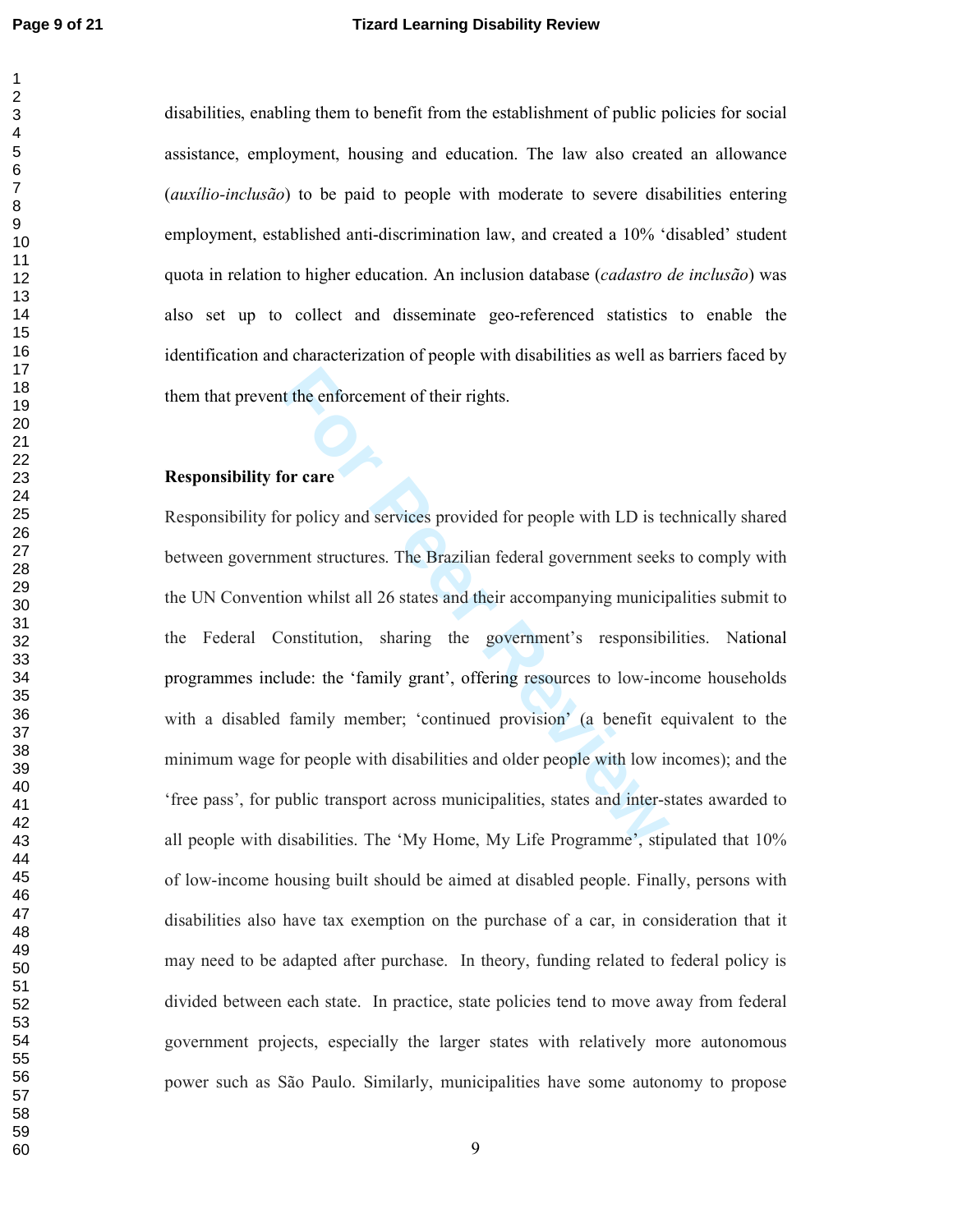public policies and specific regulations regarding people with disabilities so long as these do not contradict federal law. There is little consistency or security in funding sources, support varying across states and administrations (Block, 2007, p. 191).

Whilst integration of children with LD into state schools and special needs education is a constitutional right, provision tends to consist of 'information' and 'special classes' taught in Portuguese only (despite 180 indigenous languages spoken in addition to Spanish and German). Pletsch (2014) argues that segregationist and overly protective perspectives advanced by philanthropic-private initiatives on the one hand and inclusive perspectives of the public sector on the other, as well as a lack of clear guidelines concerning pedagogic practices (especially for those with severe LD), in addition to poor teacher training and institutional conservatism (Mantoan and Valente, 1998) have led to inconsistent practice throughout Brazil. For example, students with LD are often excluded from conventional classes (Glat, 1989; Bueno, 1993) with many receiving little or no academic education in the special classes where they are placed (Mendes, 2010). The student might be "promoted" to the 'ordinary' class or, alternatively, be transferred to a 'special school', without grading or certification. Many special schools, whilst having philanthropic/charitable beginnings and funding, are now being supported by regulated public funding and adopting a common curriculum (Moraes, 2012).

Within this context, it is unsurprising that the APAEs and Pestalozzi Societies continue to remain the main and, for many, the only source of social capital for people with LD and their families. APAEs operate on a nonprofit basis and are dependent almost exclusively upon public fundraising. They incorporate an expansive network of schools and services created to assist low-income children and adults with LD including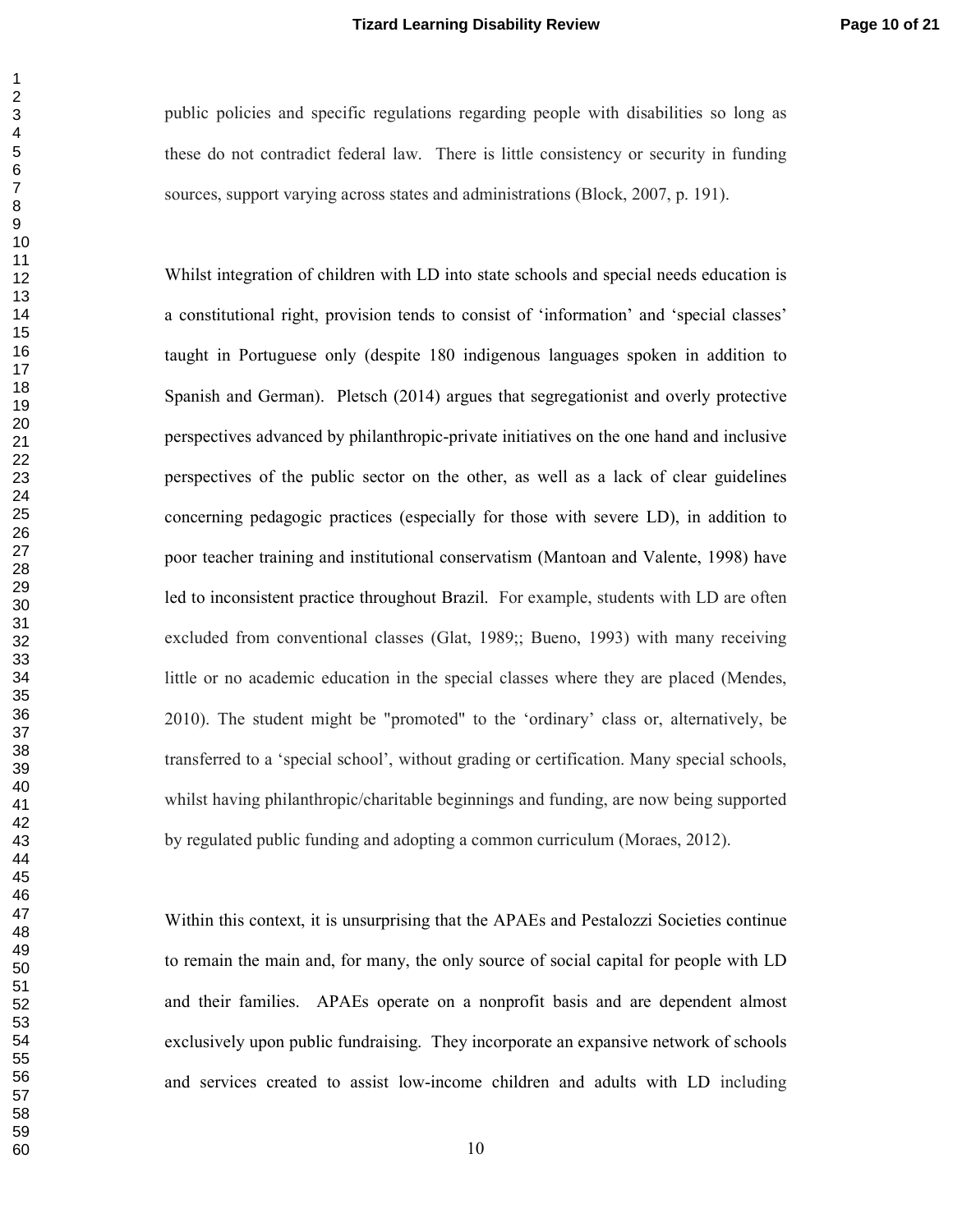#### **Tizard Learning Disability Review**

specialized health and welfare provision (e.g., newborn screening laboratories for LD, prenatal care of pregnant women). Some APAEs (e.g., in Sao Paulo) also provide diagnostic and therapeutic services and conduct research supported by CENESP. Operating as 'functional rehabilitation' services. APAEs further aim to stimulate autonomy and social participation of people with LD by offering various day time activities and experiences including peer counselling, skills training, and job placement (Federação Nacional das Apaes, 2009, 2011)

Nevertheless, reliant on insecure, small government grants and philanthropic donations that vary across states and regions, the APAEs tend to be housed in congregate, segregated, medium to large-sized, institutional buildings (taking an average of 40 to 60 people at any one time). Whilst the starting aim of the APAEs was to support individuals with LD to be employable and independent, similar outcomes to traditional day centres in other countries are evident. That is, the APAEs have tended to become an end in themselves rather than a means to an end with people with LD who entered the centres as small children still attending 40 or 50 years later (Block, 2007), stuck in routines and activities that people of a similar age without LD would have moved on from years before. The engagement with other people with LD, staff and volunteers enjoyed by APAE attendees obscures a reality of social isolation and marginalisation within their communities, and fails to profit from the power of integration between people with and without LD to stimulate social, intellectual and affective development in both groups (Mantoan and Valente, 1998). Critics argue that the term 'exceptional' has become a pejorative label (rotulo) (Charlton, 1998), that adaptive behaviour technologies are not routinely used, and APAEs mainly cater for people with mild LD, having little to offer those with more severe and complex needs. People still largely live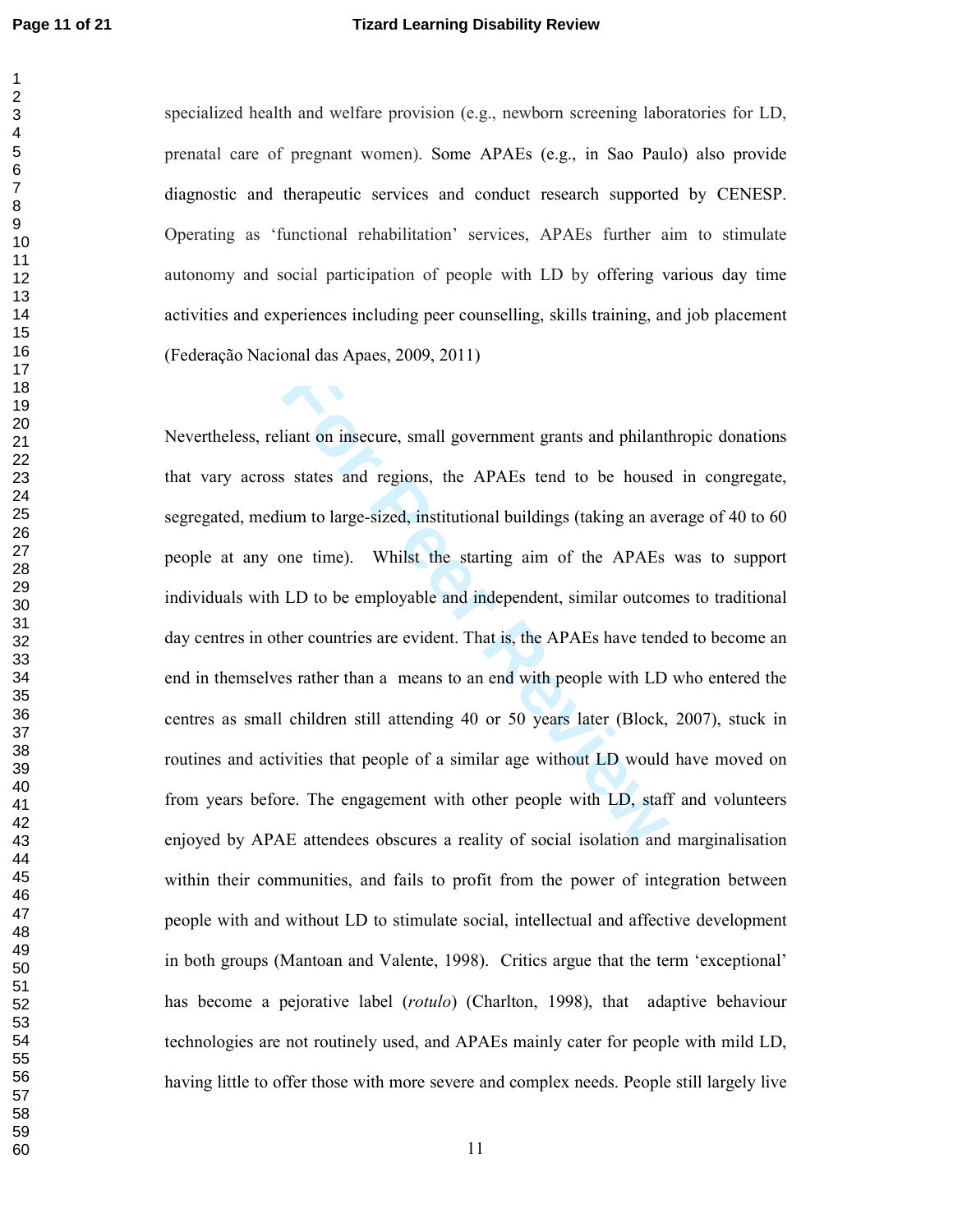at home with their families with little hope of transitioning to supported living environments. A few self-advocacy groups which formed in the 1990s have had some success in changing institutional policy and service practice. For example, one group successfully challenged policy not to allow (heterosexual) romances and appropriate public expression of these (Block, 2007, p. 192) but such milestones seems to have been few and far between.

Ironically, people with mild LD who escape offical diagnosis (ibid, p192) may be able to have a quality of life comparable to others of a similar socio-economic level; they work, marry, have children and do not experience extreme differentiation or exclusion. While the 'true prevalence' of learning disability is always much greater than its 'administrative prevalence' (e.g., Emerson & Hatton, 2014), McNight (1995) reflects that Brazil's current 'net slipping' differs from the USA (at least) where bureaucratic systems have largely replaced community responsibility with isolated, segregated 'treatment' that marginalises individuals with LD. This comparison serves as a good example of how LD is a social construction which shifts from country to country depending on historical and socio-economic influences.

Carvalho (2013) points out that current Brazilian Federal policy on LD needs to be adjusted to 'fit' with global movements. For example, whilst the UNCRPD recognises the importance of individual autonomy, independence and freedom to make decisions and choices (Article 19), the Brazilian Civil Code 1 (Brasil, 2014) does not take into account legal capacity of persons with LD. Put simply, Brazil is still adopting a diagnostic (or status approach) to capacity in that a person is judged 'incapable' to make a decision simply because they have a diagnosis of LD. This differs from the functional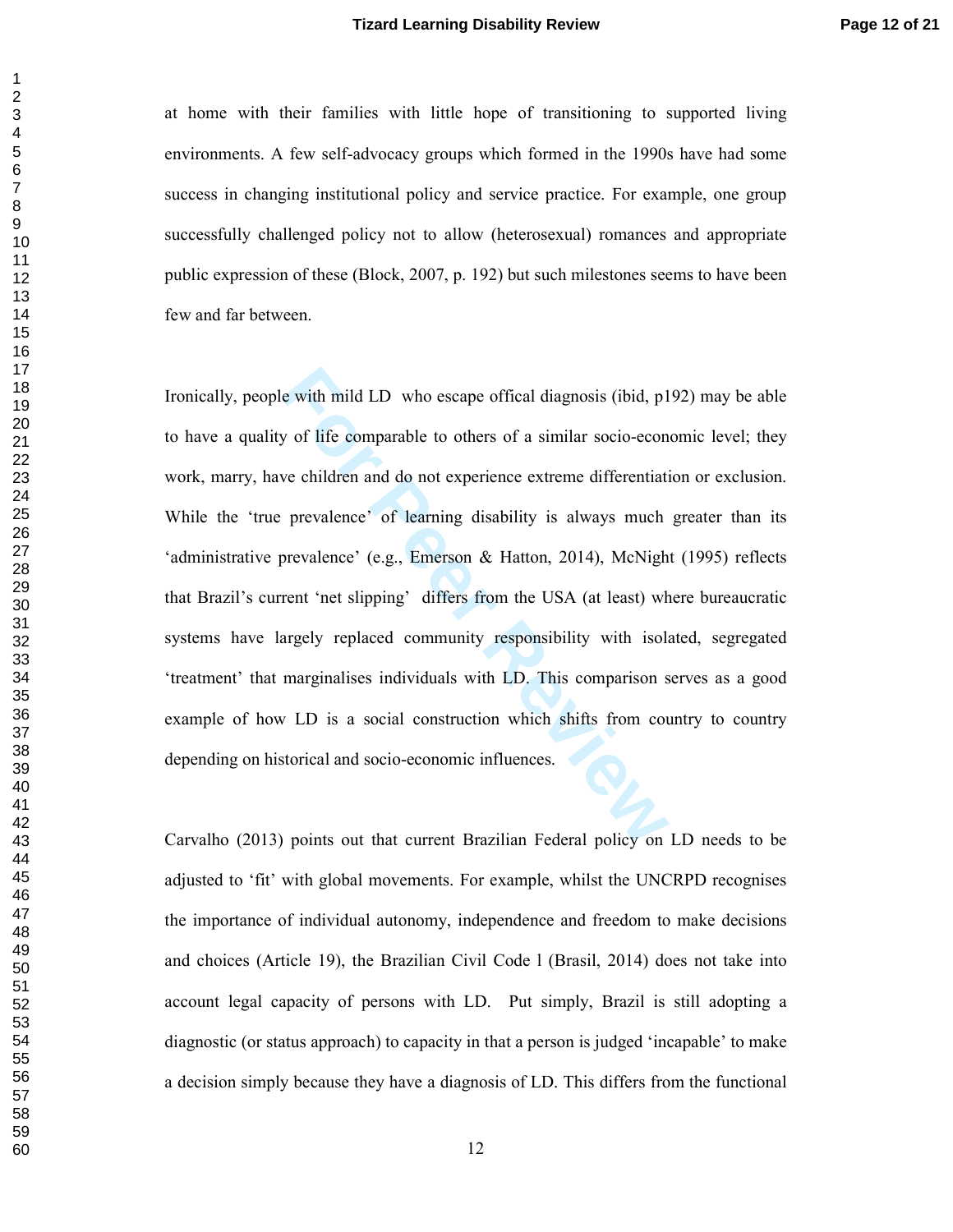$\mathbf{1}$  $\overline{2}$ 

#### **Tizard Learning Disability Review**

approach (used, for example, within the UK Mental Capacity Act 2005) in which capacity is judged more on a decision by decision basis reflecting the person's ability to: understand the information concerning the decision; weigh up the information; choose freely; and communicate their choice. There is also no systematic history of service evaluation in Brazil, hence service outcomes for individuals and their families are unclear.

Nevertheless, it is possible to identify positive and emergent perspectives in Brazil. For example, the ICFDH (WHO, 2001), DSM-V and AAIDD (2010) diagnostic standards are slowly starting to be more widely used as potential guides to diagnosis and intervention for people with LD in Brazil. Even so, there remain no specific governmental programs and services for persons with LD; their education is largely still left to NGOs with individualised support tending to remain a goal rather than a norm. For those who live in extreme poverty, for example in the favelas and 'rubbish dumps', the idea of individual 'anything' is simply a dream. The process of school inclusion of children with LD is very slow.. Social inclusion is yet but a dot on the horizon.

As with any country, Brazil also has a growing older population of people with LD, including those with dementia (Abrisqueta-Gomez et al., 2004). Caldas and Berero (2007) argue that the concept of ageing needs to be reframed especially when it comes to those with LD, since their functional decline requires particular and intensive support. Yet, this population receive no assistance from the State, even where they depend on their even more elderly parents for their care. Solutions to this growing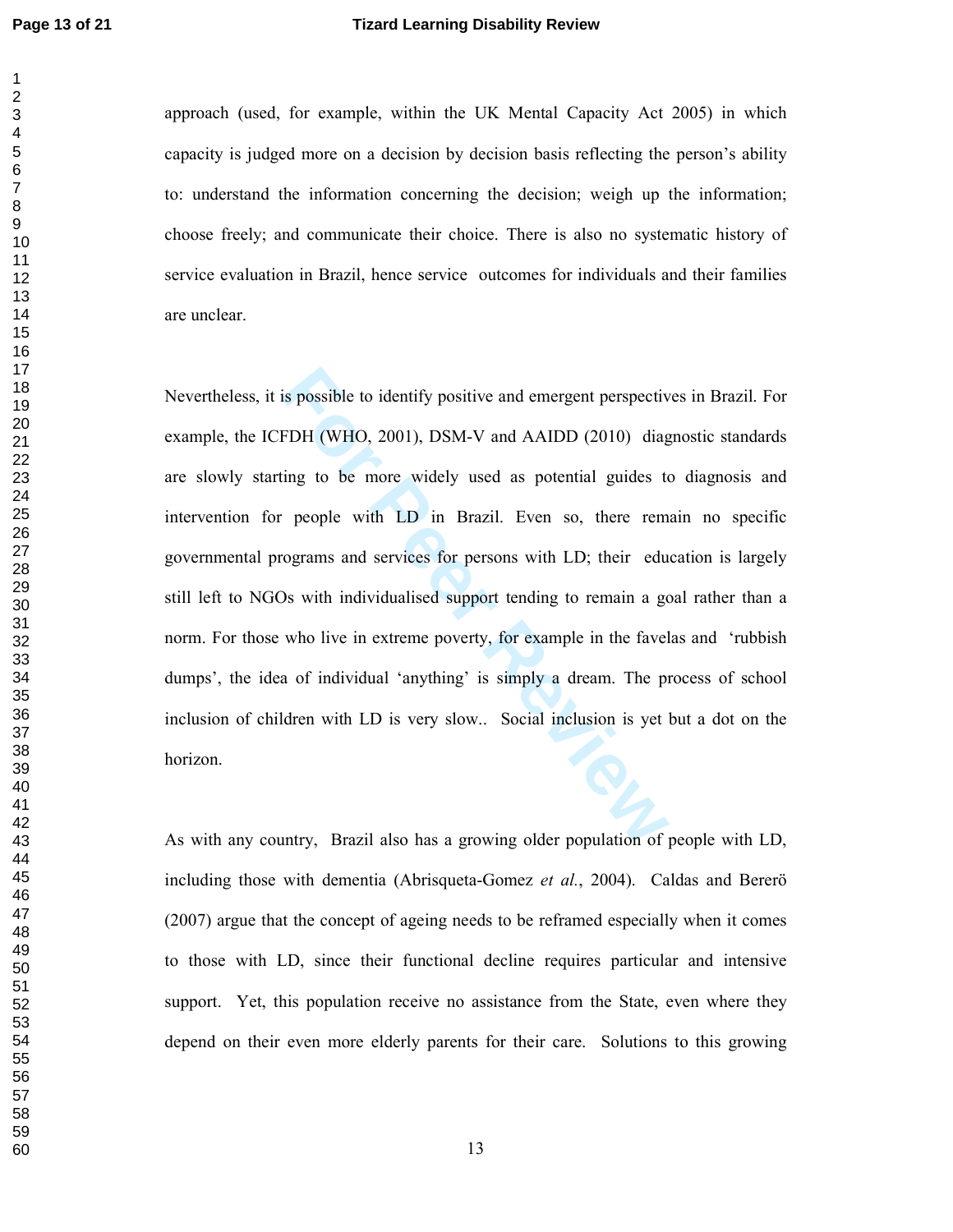problem need to take into consideration the trans-generational culture of Brazil; families are normatively dependent upon one another.

#### **Challenges for the future**

In line with the redemocratised government, disabled people have been organizing themselves into communities to exert their civil rights with support from academics and interested government officials (see Coelho de Amorim, 1995). LD self advocates have, since around 2000, also been expressing their difficulties in letters written during the country-wide Congresses organized by APAEs. During the 6th Forum: Self Defense and Self Advocacy (November 2014) in the Brazilian state of Paraná, the letter written by the participants with LD and multiple disabilities detailed the following demands: (a) a guarantee of political participation in municipal and state education, health and social assistance in the country; (b) access to participation in projects of environmental education;  $(c)$  a guarantee of the right to education for all; (d) investment in assistive technology; (e) educational rights respected in schools and universities with adapted curricula and well trained teachers; (f) development of projects to fight prejudice and violence against persons with disabilities; (g) fulfilment of accessibility laws; (h) respect of the right to leisure.

The National Programme for Self-Management is represented by people with LD as well as people with multiple disabilities and is actively participating in activities that promote development, social inclusion and citizenship (National Federation of Apaes-Fenapaes, 2015). The First International Symposium on Disability Studies: Conflicts, Rights, and Diversity, held in São Paulo in 2013 discussed issues about disability in Brazil today. Connor (2013) argues that Studies on Disability in Education are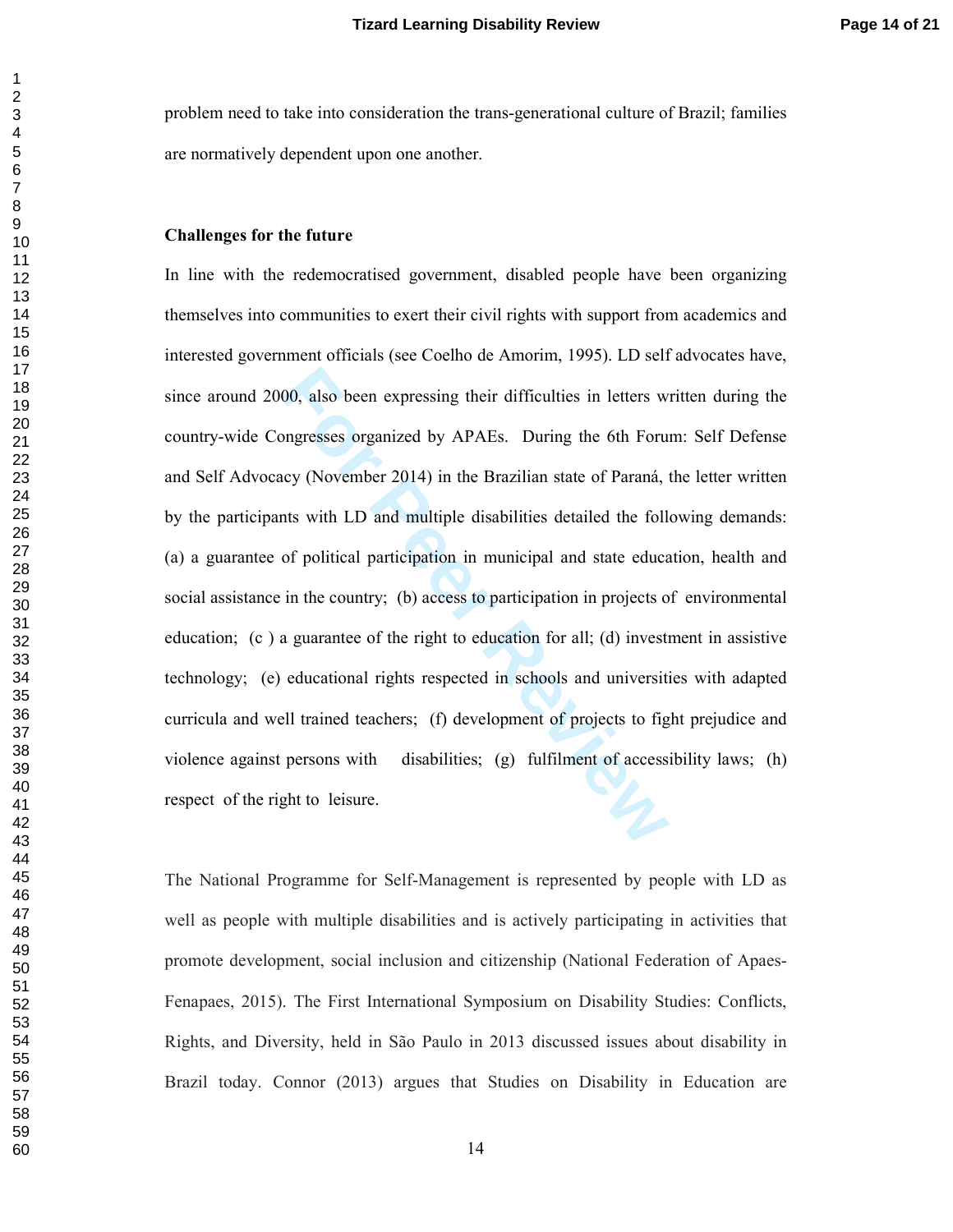$\mathbf{1}$  $\overline{2}$ 

#### **Page 15 of 21 Tizard Learning Disability Review**

expanding within Brazil with disability regarded as an integral part of the concept of diversity in schools, as opposed to medical/clinical paradigms. Further advances have been made in relation to autism with a federal law in 2012 recognising autism as a "disability for all legal purposes" in Brazil, ensuring that people with autism could now claim social benefits (see Rios and Andrada, 2015).

In the current and future emancipation of disabled peop disability studies (de Mello *et al.*, 2016). However, and others protest against "disablism" (Bueno, 2011; Can the failure to address social exclusion of people with Block (2013) and Watson (2013) highlight the transforming power of activists and academics within the current and future emancipation of disabled people including the development of disability studies (de Mello et al., 2016). However, some disability studies scholars and others protest against "disablism" (Bueno, 2011; Glat and Pletsch, 2011) and bemoan the failure to address social exclusion of people with LD including a lack of independent living, continuous social oppression of people with LD through stigmatization and the politicization of disability, (Carvalho, 2003, 2004, 2006). They also argue for research and conference events to build and share knowledge about LD which in turn will help to change cultural attitudes (Connor  $et al., 2014$ ). The authors of this paper worry about continued re-emerging suspicions towards the integration of people with LD by the general population due to economic vulnerability, insufficient State commitment to social issues in general and a lack of effective shared solutions. Without sustained State commitment to funding research as well as changing attitudes and practice, the original aspirations of Antipoff may not be realised.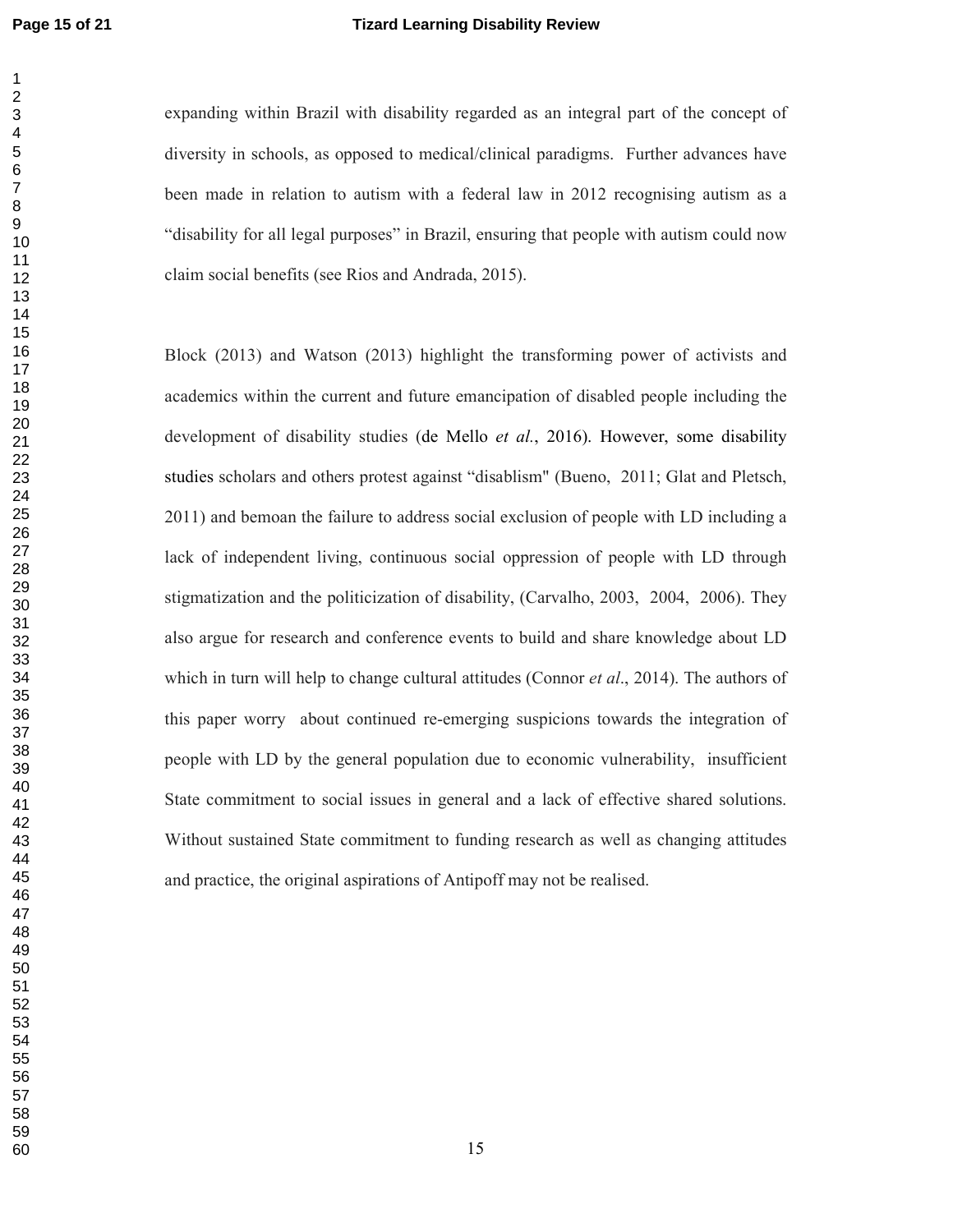#### **References**

Abrisqueta-Gomez, J., Canali, F., Vieira, V.L.D., Aguiar, A.C., Ponce, C.S.C., Brucki, S.M., Bueno, F.A. (2004), "A longitudinal study of a neuropsychological rehabilitation program in Alzheimer's disease", Arquivos de Neuro-Psiquiatria, Vol. 62 No 3b, pp. 1-8.

American Association on Intellectual and Developmental Disabilities (2010), Intellectual Disability: Definition, Classification, and Systems of Supports, AAIDD, Washington DC.

Antipoff, H. (1944), "Como pode a escola contribuir para a formação de atitudes democráticas", *Revista Brasileira de Estudos Pedagógicos*, Vol.1 No. 1, pp. 36-45.

Antipoff, H. (1945), "Espirito e atividade da Sociedade Pestalozzi do Brasil", Arquivos *Brasileiros de Higiene Mental*, No 16/17, pp. 59-69.

Bello, J. M. (1966), *A History of Modern Brazil: 1889-1964*, Stanford University Press, Stanford.

Block, P. (2007), "Institutional utopias, eugenics, and intellectual disability in Brazil", *History and Anthropology*, Vol. 18 No. 2, pp. 177-196.

Block, P. (2000), "Sexuality, fertility, and danger: twentieth-century images of women with cognitive disabilities", Sexuality and Disability, Vol. 18 No. 4, pp. 239-254.

Block, P. (2002), "Sterilization, sexual control, and intellectual disability in Brazil", in Walsh, P. and Heller, T. (Eds), *Health of Women with Intellectual Disabilities*, Blackwell Science, Oxford, pp. 76-89.

45), "Espirito e atividade da Sociedade Pestalozzi do Br<br>igiene Mental, No 16/17, pp. 59-69.<br>66), <u>A History of Modern Brazil: 1889-1964</u>, Stanford<br>"Institutional utopias, eugenics, and intellectual disabi<br>iropology, Vol. Block, P. and Cavalcante, F. (2014), "Historical perceptions of Autism in Brazil: professional treatment, family advocacy and Autistic pride 1943-2010", in Burch, S. and Rembis, M. (Eds) Disability Histories, University of Illinois Press, Champaign, Illinois, pp.  $77-97$ .

Brasil (2010), Constituição da República Federativa do Brasil, Edições Câmara, Brasília.

Brasil (2014), *Código Civil.* Accessed, 12/5/2014 at http://www.planalto.gov.br/ccivil\_03/leis/2002/110406.htm.

Bueno, J.G.S. (1993), *Educação Especial Brasileira Integração / Segregação do Aluno* Diferente, EDUC, PUSP, São Paulo.

Bueno, J.G.S. (2011), "A inclusão de alunos diferentes nas classes comuns do ensino regular", Temas Sobre Desenvolvimento, Vol. 9 No. 54, pp. 211-27.

Caldas, C.P. and Berterö (2007), "Living as an oldest old in Rio de Janeiro: the lived experience told", *Nursing Science Quarterly*, Vol. 20 No. 4, pp. 376-382.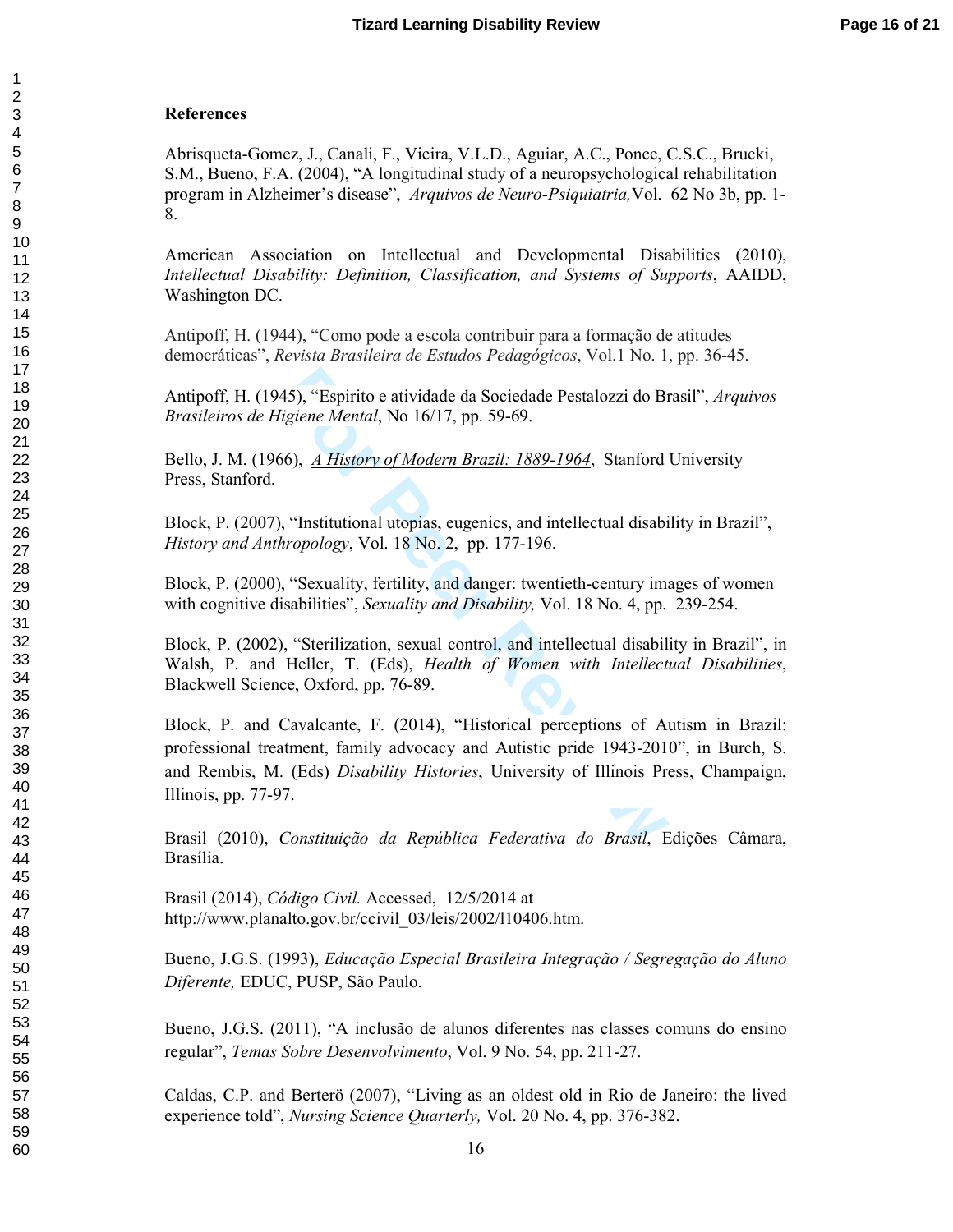Campos, R.H. de F.  $(2001)$ , "Helena Antipoff  $(1892-1974)$ : a synthesis of Swiss and Soviet psychology in the context of Brazilian education, *History of Psychology*, Vol. 4 No. 2, pp. 133-158.

Campos, R.H. de F. (2012), *Helena Antipoff: Psicóloga e Educadora: Uma Biografia* Intellectual, Fundação Miguel de Cervantes, Rio de Janeiro.

Carvalho, E.N.S. de (2013), "Educação especial e inclusiva no ordenamento jurídico brasileiro", *Revista Educação Especial*, Vol. 26 No. 46, pp. 261-275.

Carvalho, E.N.S. de (2006), "Acessibilidade curricular", In: Conselho Nacional dos Direitos da Pessoa Portadora de Deficiência (Org.), Subsídio Para o Conferencista. CORDE/CONADE, Brasília, pp. 26-28.

Carvalho, R.S. (2003), "Experiências de assessoramento a sistemas educativos governamentais na transição para a proposta inclusiva." Movimento, Vol. 7, pp. 39-59.

Carvalho, R. S. (2004), *Educação Inclusiva: Com os Pingos Nos "Is*, Mediação, Porto Alegre.

Cesar, S.C. (1992), "Da CADEME ao CENESP – influencia de Helena Antipoff", *Revista Pestalozzi*, Vol. 22, pp. 24-26.

DE, Brasília, pp. 26-28.<br>
(2003), "Experiências de assessoramento a siste<br>
ma transição para a proposta inclusiva." *Movimento*, Vo<br>
(2004), *Educação Inclusiva: Com os Pingos Nos "Is*,<br>
92), "Da CADEME ao CENESP – influen Center for Economic and Policy Research (2014), The Brazilian Economy in Transition: Macroeconomic Policy, Labor and Inequality, CEPR (http://www.cepr.net/index.php/publications/reports/brazil-2014-09).

Charlton, J. (1998), "Nothing About Us Without Us: Disability, Opression, and *Empowerment"*, University of California Press, Berkeley.

Coelho de Amorim, A. (1995) Final Report, http://www.jldd.jp/gtid/actionplans/AP1995(Brasil).pdf Accessed 01/01/16.

Connor, D.J. (2013), "Uma breve história dos estudos sobre a deficiência na educação: quais conflitos? Os direitos de quem? Por que diversidade?", In: O Brasil e os Estudos sobre a Deficiência: Agora no Mapa. Notas sobre o Primeiro Simpósio Internacional de Estudos sobre a Deficiência em São-Paulo, Acessed 10/11/2015 at http://docplayer.com.br/7521248-O-brasil-e-os-estudos-sobre-a-deficiencia-agora-nomapa-notas-sobre-o-primeiro-simposio-internacional-de-estudos-sobre-a-deficienciaem-sao-paulo.html.

Connor, D.J., Block, P., Calder, S., Rembis, M. and Watson, N. (2014), "Brazil and Disability Studies: On the map. Notes from the First International Symposium on Disability Studies in Sao Paulo", *Disability Studies Quarterly*, Vol. 34 No.1, pp.1-9 http://dsq-sds.org/article/view/4026/3531 Accessed 21/01/16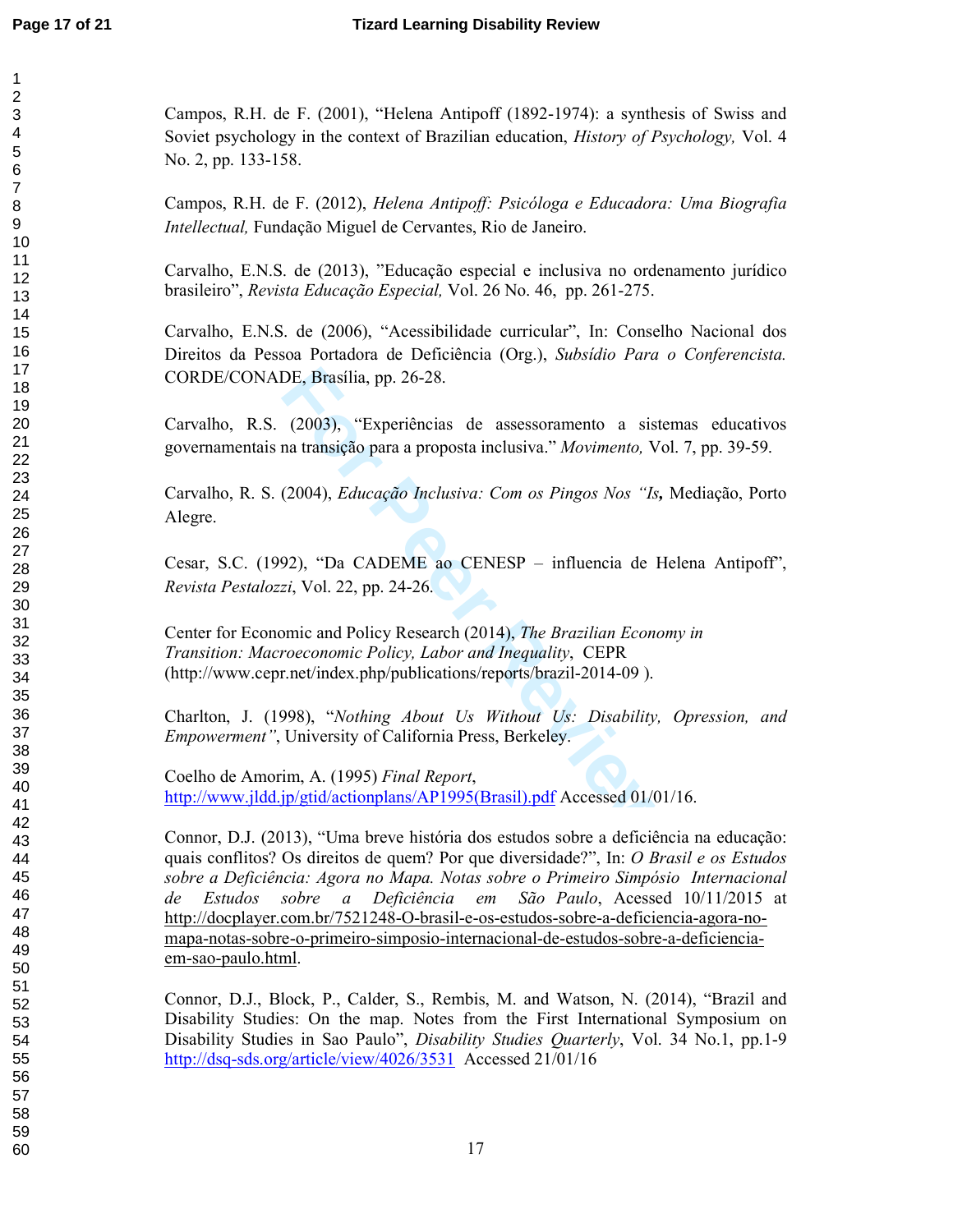de Mello, A.G., Block, P. and Nuernberg, A.H. (2016), "Occupying disability studies in Brazil", in Block, P., Kasnitz, D., Nishida, A., and Pollard, N. (Eds.) Occupying Disability: Critical Approaches to Community, Justice, and Decolonizing Disability, Springer, pp. 279-293.

Diwan, P. (2007), Raça Uura: Uma História da Eugenia no Brasil e no Mundo, Contexto, São Paulo.

Dore, R. (2009), Gramscian thought and Brazilian education, *Educational Philosophy* and Theory, Vol. 41 No. 6, pp. 712-731.

Emerson, E. and Hatton, C. (2014), *Health Inequalities and People with Intellectual* Disabilities, Cambridge University Press, Cambridge.

Fausto, B. (1999), *A Concise History of Brazil*, Cambridge University Press, Cambridge.

Federação Nacional das Apaes (2009), O Movimento de Autodefensoria: um Exercício de Cidadania, Fenapaes, Brasília.

Federação Nacional das Apaes (2011), Política de Atenção Integral e Integrada para as Pessoas com Deficiência Intelectual e Múltipla, Fenapes, Brasília.

**Formal das Apaes (2009),** *O Movimento de Autodefensori* **enapaes, Brasília.<br>
Formal das Apaes (2009),** *O Movimento de Autodefensori* **enapaes, Brasília.<br>
Formal das Apaes (2011),** *Política de Atenção Integral e Deficiência* Federação Nacional das Apaes (2015), Manual Nacional de Autogestão, Autodefensoria e Família. Fenapaes, Brasília.

Glat, R. (1989), Somos Iguais a Vocês: Depoimentos de Mulheres com Deficiência *Mental.* AGIR, Rio de Janeiro.

Glat, R. and Pletsch, M. D. (2011), *Inclusão Escolar de Alunos com Necessidades* Especiais. EdUERJ, Rio de Janeiro.

Gobineau, A.D. (1855), *Essai sur L'Inégalité des Races Humaines*, Bibliothèque de la Pliéade, Paris.

IBGE (Instituto Brasileiro de Geografia e Estatística) (2014), Censo 2010. Accessed  $12/5/2014$ at the contract of the contract of the contract of the contract of the contract of the contract of the contract of the contract of the contract of the contract of the contract of the contract of the contract of the contrac at

http://www.ibge.gov.br/home/estatistica/populacao/condicaodevida/indicadoresminimos /suppme/default\_educacao.shtm.

IBGE (Instituto Brasileiro de Geografia e Estatística) (2015). *Projeção da População* do Brasil e das Unidades da Federação. Accessed 20/11/2015 at http://www.ibge.gov.br/apps/populacao/projecao/.

International Monetary Fund (2015), https://www.imf.org/external/index.htm accessed  $14/01/15$ .

Januzzi, G. de M. (2004), A Educação do Deficiente no Brasil: dos Primórdios ao *Início do Século XXI*, Autores Associados, Campinas-SP.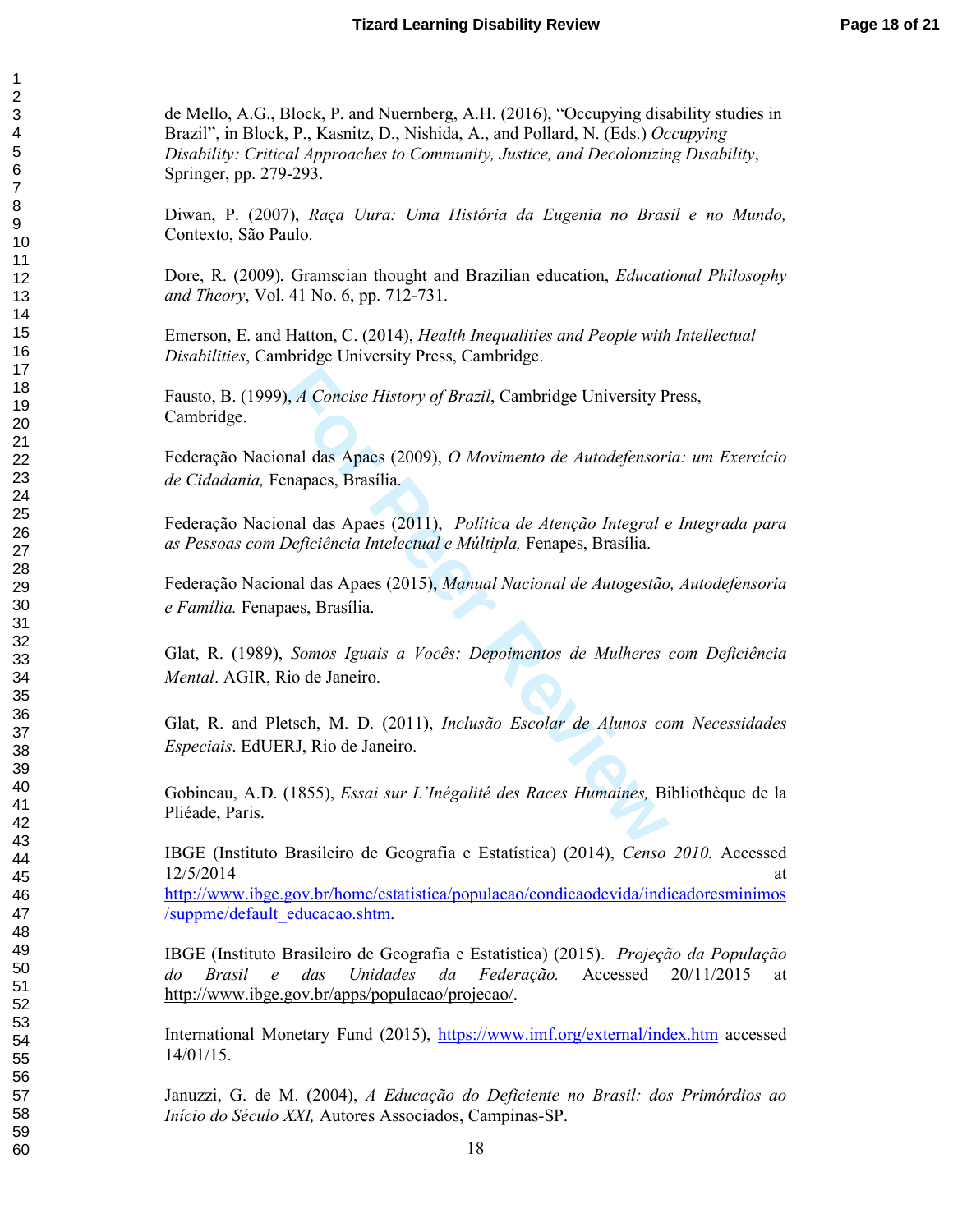Kanner, L. (1964), A History of the Care and Study of the Mentally Retarded, Charles C. Thomas, Springfield, Il.

Kirakosyan, L. (2013), "Linking disability rights and democracy: insights from Brazil", Societies Without Borders, Vol. 8 No. 1, pp. 29-52.

Lifton, R.J. (1986), The Nazi Doctors: Medical Killing and the Psychology of Genocide, Basic Books, New York.

Lourenço, É. (2000), "Educação inclusiva: uma contribuição da história da psicologia", Psicologia: Ciência e Profissão, Vol. 20 No. 1, pp. 24-29.

Mantoan, M.T.E. and Valente, J.A. (1998), "Special education reform in Brazil: an historical analysis of educational policies", *European Journal of Special Needs Education*, Vol. 13 No.1, pp. 10-23.

and Valente, J.A. (1998), "Special education reform in<br>
is of educational policies", *European Journal of Special*<br>
13 No.1, pp. 10-23.<br>
and Richardson, M. (2010), "Social constructions and s<br>
hed?" In, Grant, G., Ramchara McClimens, A. and Richardson, M. (2010), "Social constructions and social models: disability explained?" In, Grant, G., Ramcharan, P., Flynn, M. and Richardson, M. (Eds.) Learning Disability: A Life Cycle Approach, 2nd edition, Open University Press, London, pp.19-32.

McNight, J. (1995), The Careless Society: Community and its Counterfeits, Basic Books, New York.

Mental Capacity Act 2005 c9 London, The Stationary Office Ltd.

Mazzotta, M.J.S. (1996), *Educação Especial no Brasil: História e Políticas Públicas*, Cortez, São Paulo.

Mendes, E.G. (2010), "Breve histórico da educação especial no Brasil", Revista Educación y Pedagogía, Vol. 22, No. 57, pp. 93-109.

Moraes. V.A.V. (2012), Gestão da Educação Especial do Paraná: Manutenção das Escolas Especiais. Accessed 18/11/2011 at http://www.portalanpedsul.com.br/admin/uploads/2012/Educacao\_Especial/Trabalho/08 25 33 2489-7325-1-PB.pdf.

Moreau, B.A. (1976), Traité des Dégénrescences Physiques, Intellectuelles et Morales *de L'èspece Humaine, Arno Press, New York.* 

Nirje, B. (1969), "The normalisation principle and its human management implications", in Kugel, R. and Wolfensberger, W. (Eds.), Changing Patterns in Residential Services for the Mentally Retarded, Government Printing Office, Washington DC, pp. 179-195.

Nunes, E.D.O. (2010), "A gramática política do Brasil: clientelismo, corporativismo e insulamento burocrático", Número 29-Ano XV-Dezembro, Vol. 23 No. 29, pp. 135-137.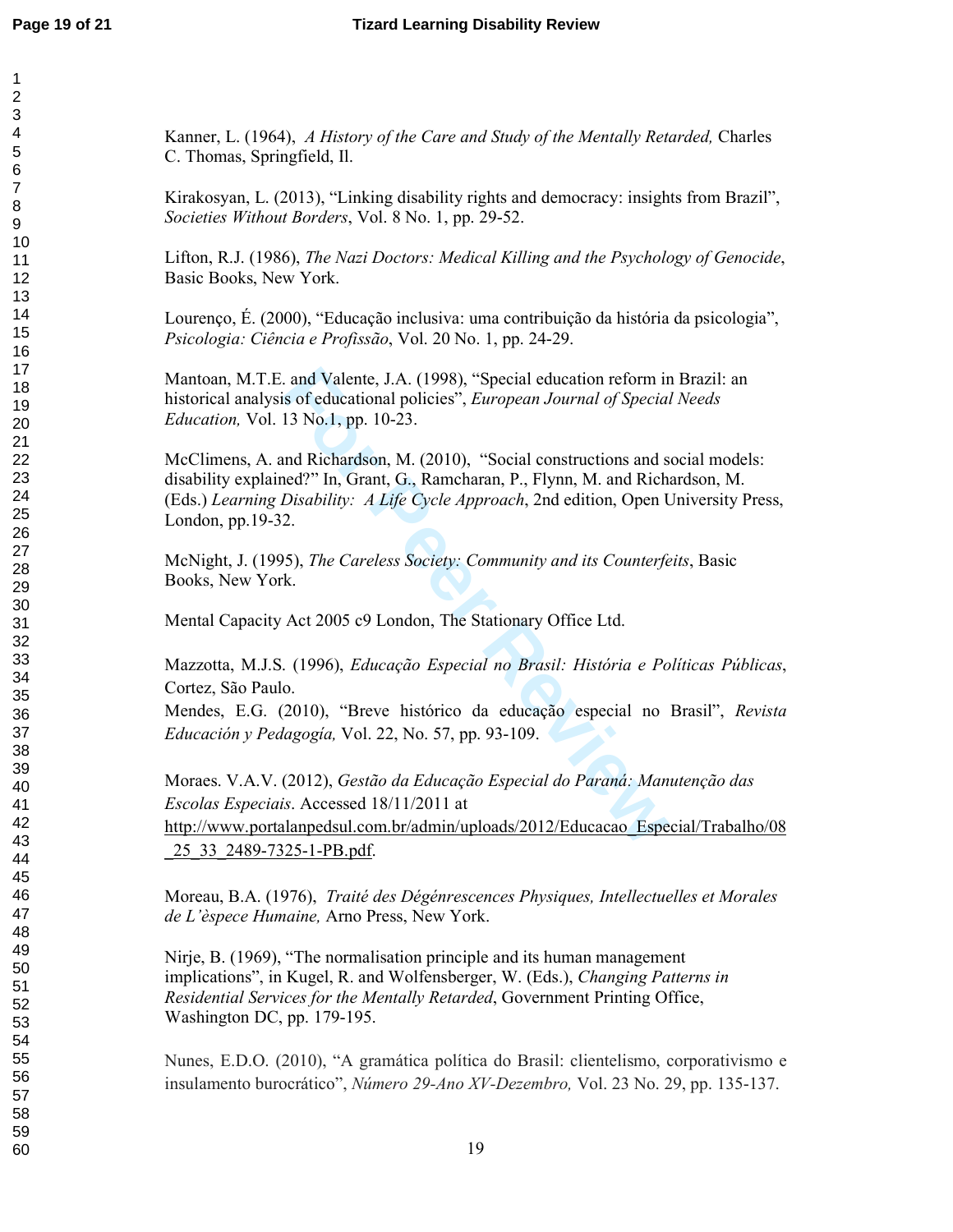Oakland, T. (2004), "Learning disabilities internationally and in Brazil: issues to consider in developing services for Brazilian students with learning disabilities", *Avaliação Psicológica, Vol. 3 No. 2, pp. 115-120.* 

Ohry, A. (2004), "People with disabilities before the days of modern rehabilitation medicine: Did they pave the way?", *Disability and Rehabilitation*, Vol. 26 No. 9, pp. 546-548.

Paim, J., Travassos, C., Almeida, C., Bahia, L. and Macinko, J. (2011), "The Brazilian health system: history, advances and challenges", *The Lancet*, Vol. 377 No. 2011, pp.  $1778 - 1797.$ 

Penna, B. (1918), Saneamento no Brasil. Revista dos Tribunaes, Rio de Janeiro, Carmo 55.

Pletsch, M. D. (2014), "The schooling of people with intellectual disabilities in Brazil: from institutionalization to policies of inclusion", *Education policy analysis archives*, Vol. 22 No. 81, pp. 1-29

Rios, C. and Andrada, B.C. (2015), "The changing face of autism in Brazil", Cultural *Medical Psychiatry*, Vol 39, pp. 213-234.

Rodriguez, N. (1899), "Metissage, degenerescence et crime", Archives d'Antroplogie *Criminelle, Vol 14, pp. 477-516.* 

Surjus, L.T.D.L. and Campos, R.T.O. (2014), "Interface between Intellectual Disability and Mental Health: hermeneutic review", *Revista de saude publica*, Vol. 48 No. 3, pp. 532-540.

Roquette-Pinto, E. (1927), Seizos Rolados (Estudos Brasileiros), Rio de Janeiro, Mendonca Machado.

1014), "The schooling of people with intellectual disabilization to policies of inclusion", *Education policy anal* pp. 1-29<br> **From Peer Peer Reviews** of inclusion", *Education policy anal* try, Vol 39, pp. 213-234.<br> **S99)** Thomas, F.P., Beres, A., Shevell, M.I. (2006), ""A cold wind coming" Heinrich Gross and child euthanasia in Vienna", *Journal of Child Neurology*, Vol. 21 No. 4, pp.342-348.

United Nations (2006) Convention on the Rights of Persons with Disabilities, http://www.un.org/disabilities/ Accessed 08/01/15.

Trent, J.W. (1994), Inventing the Feeble Mind: A History of Mental Retardation in the United States, Berkeley, University of California Press.

Watson, N. (2013), "Estudos sobre a deficiência no Brasil: reflexões sobre o Simpósio Internacional e Perspectivas para o Futuro. In: O Brasil e os Estudos sobre a Deficiência: Agora no Mapa. Notas sobre o Primeiro Simpósio Internacional de Estudos sobre a<sup>2</sup> Deficiência em São Paulo." Downloaded from: http://docplayer.com.br/7521248-O-brasil-e-os-estudos-sobre-a-deficiencia-agora-no-